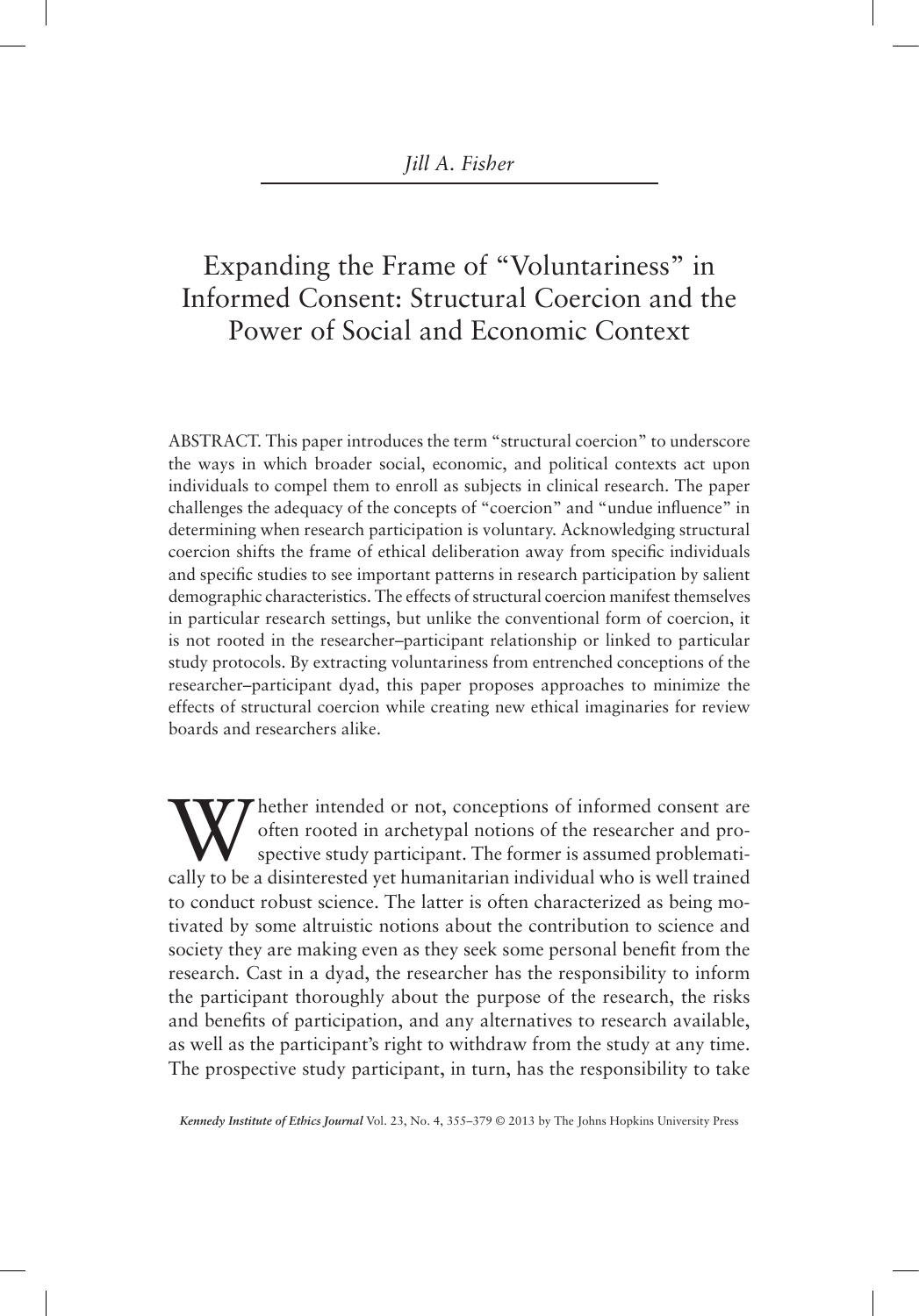an interest in the information being communicated about the study, read the informed consent form carefully, and ask questions when in need of further clarification. The influences of larger social, cultural, economic, and/or political realities are almost extraneous within this rubric.<sup>1</sup> Indeed, the idealized process of informed consent seeks to minimize or eradicate the effects that social context can have on the researcher and especially the prospective study participant. In practice, however, there is now a large body of evidence that emphasizes the profound effects that social and economic contexts have both on researchers' and participants' decisionmaking (Bosk 1995; Chambliss 1996; De Vries 2004; Eckenwiler 2001; Evans 2002; Featherstone and Donovan 2002; Fisher 2009; Henderson et al. 2006; Konrad 2005).

How then are we to account for the broader context of consent when considering the ethics of human subjects research? According to the Belmont Report, informed consent is valid only when three critical components are present: information, comprehension, and voluntariness. Importantly, prospective research participants must have decision-making capacity for informed consent to be valid. Much empirical bioethics research has been invested in assessing the design of informed consent forms (or other consent media) as well as subjects' comprehension of information (Siminoff, Caputo, and Burant 2004; Sugarman et al. 1999).<sup>2</sup> In contrast, significantly less of the scholarly literature has struggled with the question of how to assess the extent to which research participation is truly voluntary. Within the field, there seems to be greater consensus on the ability of ethicists—or perhaps more importantly, ethics review boards—to identify and eliminate the sources of coercion and undue influence (or inducement) that propel individuals to participate when, absent those factors, they otherwise would not.<sup>3</sup>

The concern of this paper is to challenge the adequacy of the concepts of "coercion" and "undue influence" in determining when research participation is voluntary. Specifically, these terms contribute to a conservative approach to ethics that neglects the social and economic contexts of research by placing those domains outside the informed consent process. I argue instead that voluntariness must also include accounts of how "structural coercion" shapes prospective participants' decisions to enroll in biomedical research studies, particularly clinical trials. By attending to structural coercion, discussions of ethics can better capture the lived experiences of research participants.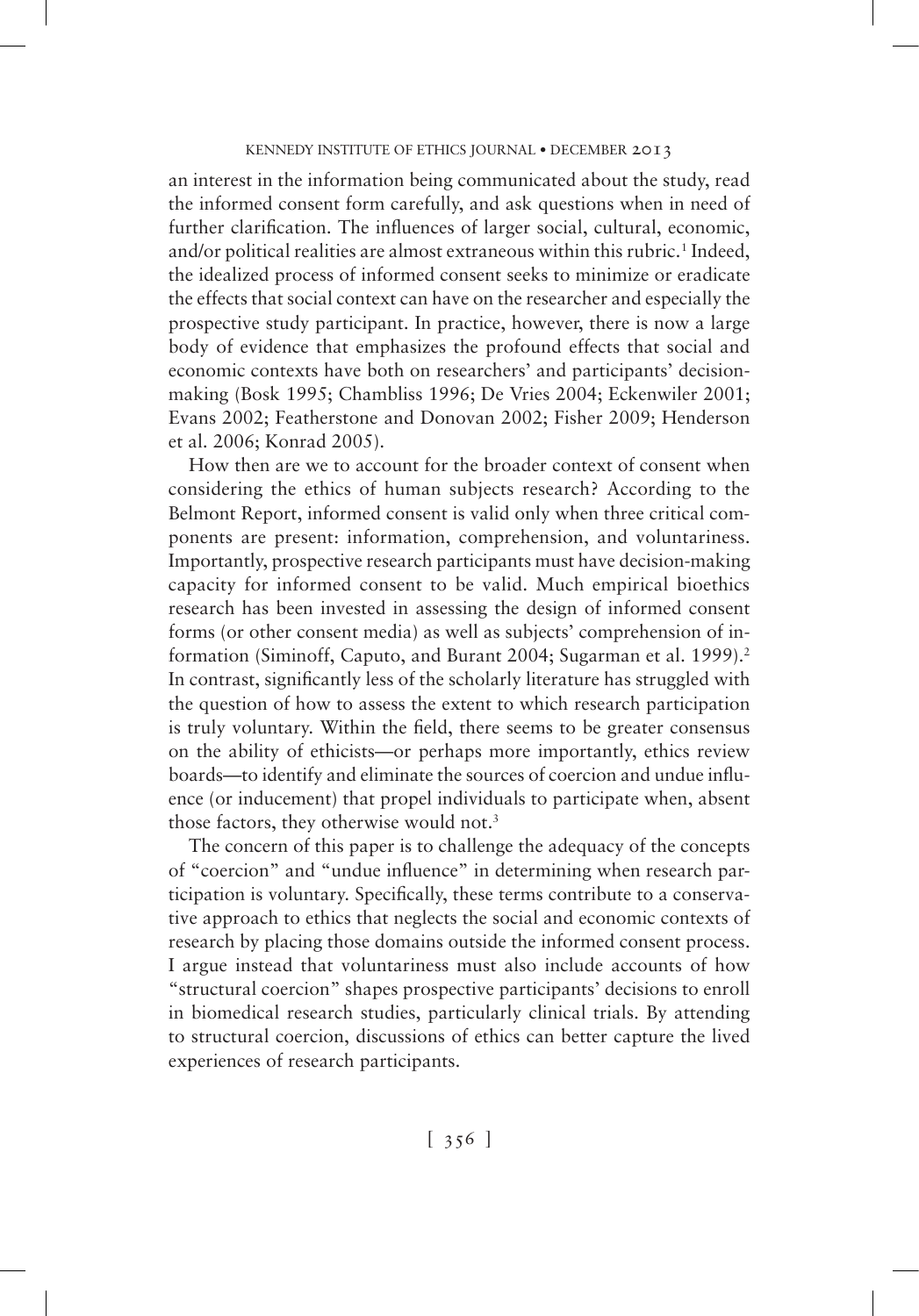COERCION AND UNDUE INFLUENCE: A CONSTRAINED VIEW OF VOLUNTARINESS

The focus on coercion and undue influence as the sole threats to voluntariness in human subjects research is entrenched in the dyadic conceptualization of the researcher–participant relationship. These terms privilege a view of individual actors who are subjects or objects of overt instantiations of power. Commonly, coercion is understood as a direct form or threat of violence. The Belmont Report in its guidance on the principles of research ethics characterizes coercion this way: "Coercion occurs when an overt threat of harm is intentionally presented *by one person to another* in order to obtain compliance" (US Department of Health, Education, and Welfare 1979, emphasis added). Likewise, undue influence is framed as a specific offer by one individual to another to motivate the latter to make particular choices. Or in the language of the Belmont Report, "Undue influence, by contrast, occurs through an offer of an excessive, unwarranted, inappropriate or improper reward or other overture in order to obtain compliance."4

For the purposes of consent to research, what the concepts of coercion and undue influence share is a narrow focus on the power dynamics within the researcher–participant relationship. For example, there would be concern about coercion when researchers attempt to recruit and enroll their subordinates—such as staff or students—in studies because the subordinates might fear that they could lose their jobs or receive a poor grade if they do not enroll in the study. While the researcher might not be consciously aware of the power dynamic, the potential participants would sense that they have something to lose by not complying with the researcher's request. In this framework, coercion is possible only when the researcher has leverage over potential participants who are consequently made vulnerable by their pre-existing relationship with the researcher. Coercion could take many forms depending on the type of research and the nature of the relationship between the researcher and potential participant, so the goal of a research ethics board would be to examine researchers' recruitment plans to ensure that potential participants were not likely to feel coerced to enroll.

There is more ambiguity in defining undue influence in the recruitment of research participants. In part, this is because the line between acceptable influence (or "justifiable persuasion" in the language of the Belmont Report) and undue influence is difficult to draw. Within the ethical framework underlying US protections of human subjects, it is acceptable to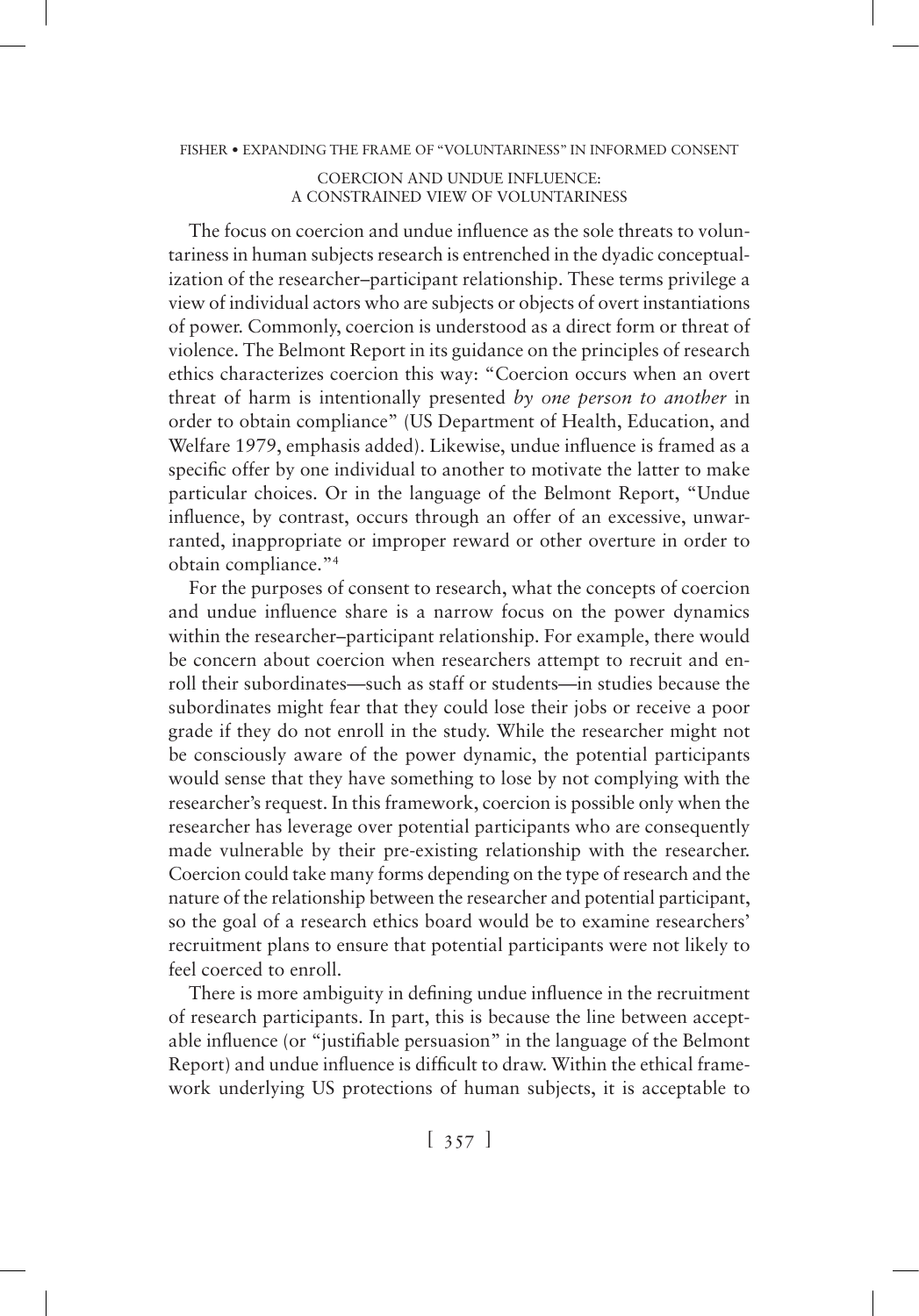incentivize research participation in various ways in order to encourage people to enroll in a study. What is not acceptable, however, is to provide an incentive to enroll that is so persuasive or important to potential participants that they do so even though they would otherwise be strongly disinclined to take part in the study. Undue influence balances on the interpretation of what might induce someone to participate against his or her better judgment. Financial compensation is the most obvious example of an incentive that could be both an appropriate or undue inducement depending on the amount offered in exchange for research participation. For instance, it is commonly thought that nominal payments (e.g., \$20) could encourage someone to participate in a study absent other strong motivations to do so, but small amounts are unlikely to unduly influence someone to change their mind about participation when they do not want to enroll. At the same time, ethicists are often quite concerned about the offer of large stipends because of their potential to persuade individuals to take on risks they otherwise would refuse.<sup>5</sup>

Within the realm of research ethics review, it is essential to have a mechanism to determine appropriate incentives for each research study to ensure that consent will be voluntary. Review board members focus on the individual as they envision what might be coercion or undue influence for a typical participant who will be targeted for recruitment in the study. The process of making this determination necessarily atomizes the study so that coercion and inducements are evaluated only in the context of the study itself and specifically the informed consent process. Put simply, the focus of ethics review, therefore, is on what one individual can appropriately give to another in exchange for their participation in a specific study. There might be norms or "rules of thumb" that the review board follows for all studies to decide how much financial compensation or other incentives are appropriate (Largent et al. 2012; Stark 2012), but the potential impact of compensation on voluntariness must be assessed for each study on a case-by-case basis.

One should not underestimate the importance of eliminating—or at least minimizing—coercion and undue influence in the enrollment of research participants. This objective is clearly a vital step in ensuring that participants voluntarily consent to research. Nonetheless, limiting ethics review to these two components is a fairly conservative approach to research ethics. It protects research participants from the most egregious attempts to undermine voluntary consent without burdening researchers by placing serious restrictions on their eligible participant pool. It also allows the

[ 358 ]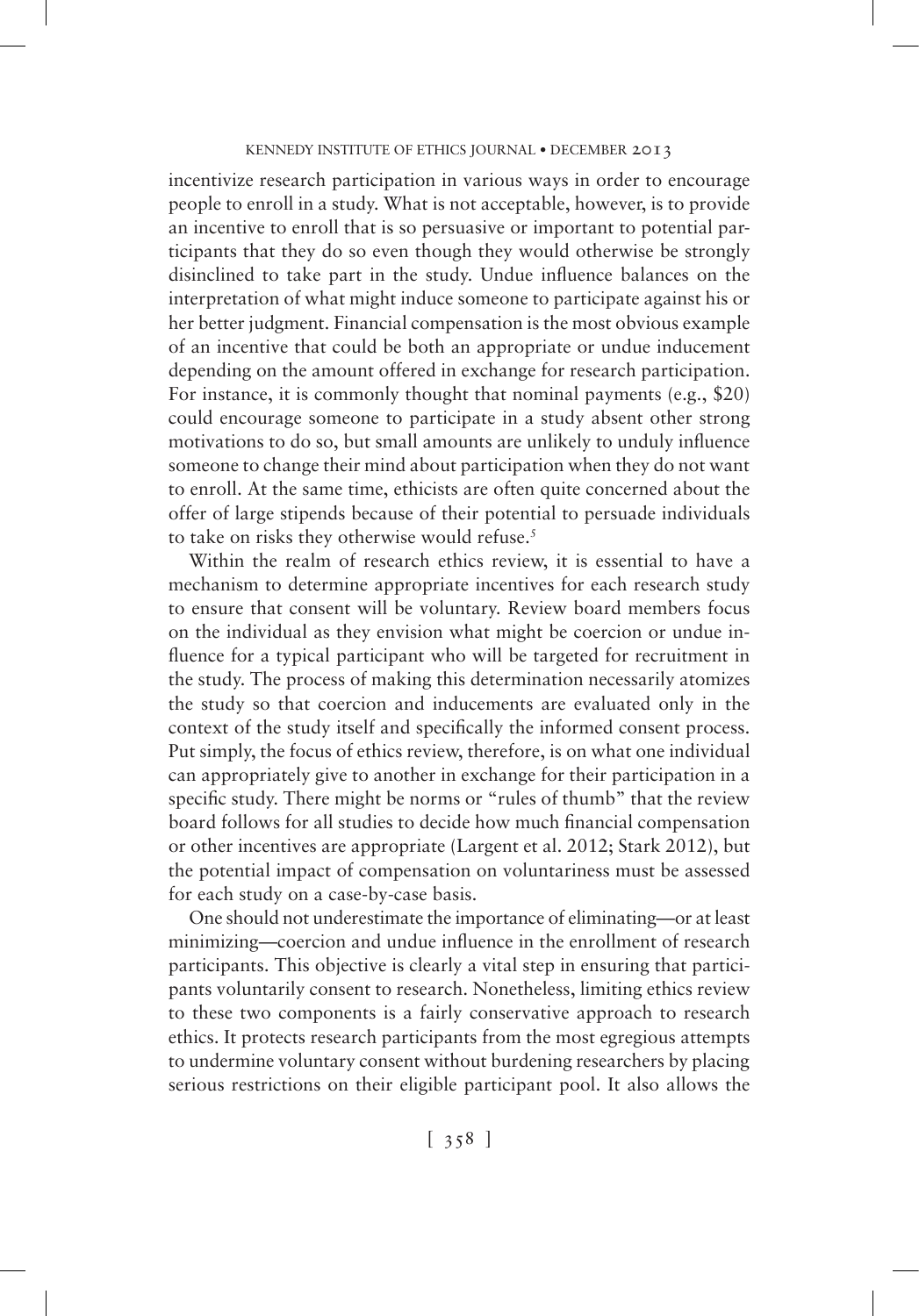use of incentives to help recruit participants who would otherwise have no interest in research or find participation in studies too inconvenient. Attention to power dynamics only *within* the researcher–participant relationship allows a fair amount of latitude in recruitment practices in order to support the research enterprise.

Importantly, in identifying only overt sources of coercion and undue influence, more subtle forms of power are allowed to remain invisible in the ethics review process. Because of the focus on specific individuals and studies, there is a systemic disregard for social structure and little attention to its effects on consent. As such, there are few institutionalized or procedural mechanisms to assist ethics review boards with evaluating social context even as boards are charged with protecting human subjects.<sup>6</sup> There are undoubtedly multiple implications of this process for research ethics, but one deserves serious attention: the focus on individuals, as promoted in the ethical principles, obscures the patterns of research participation that map onto social address, especially for disenfranchised groups (Fisher 2007a).

With clinical research in particular, it is critical to recognize the role of social inequality in creating a pool of willing research participants. Poverty and inadequate access to health care are critical elements in propelling individuals to enroll in research when studies provide free access to health care providers, diagnostic procedures, and investigational drugs or offer a source of income (Fisher 2009; Lemmens and Miller 2003). This means that the un- or under-insured or economically disadvantaged might feel no choice except to participate in research to meet their needs. This widespread type of coercive force exerted on particular social groups, however, exists well outside the scope of the researcher–participant dyad. As a result, ethical considerations framed only in terms of the appropriateness of inducements to participate effectively erase the broader power dynamics that might infringe on the voluntariness of consent. Recently within bioethics, some scholars have even argued that some forms of exploitation are appropriate because the poor are better off participating in research than being excluded (e.g., Wertheimer 2011), but this ethical position lacks a substantive engagement with social justice. To incorporate a more robust ethical analysis of the operation of power, the existing guidance for review boards must broaden the view of coercion to include structural risks of harm.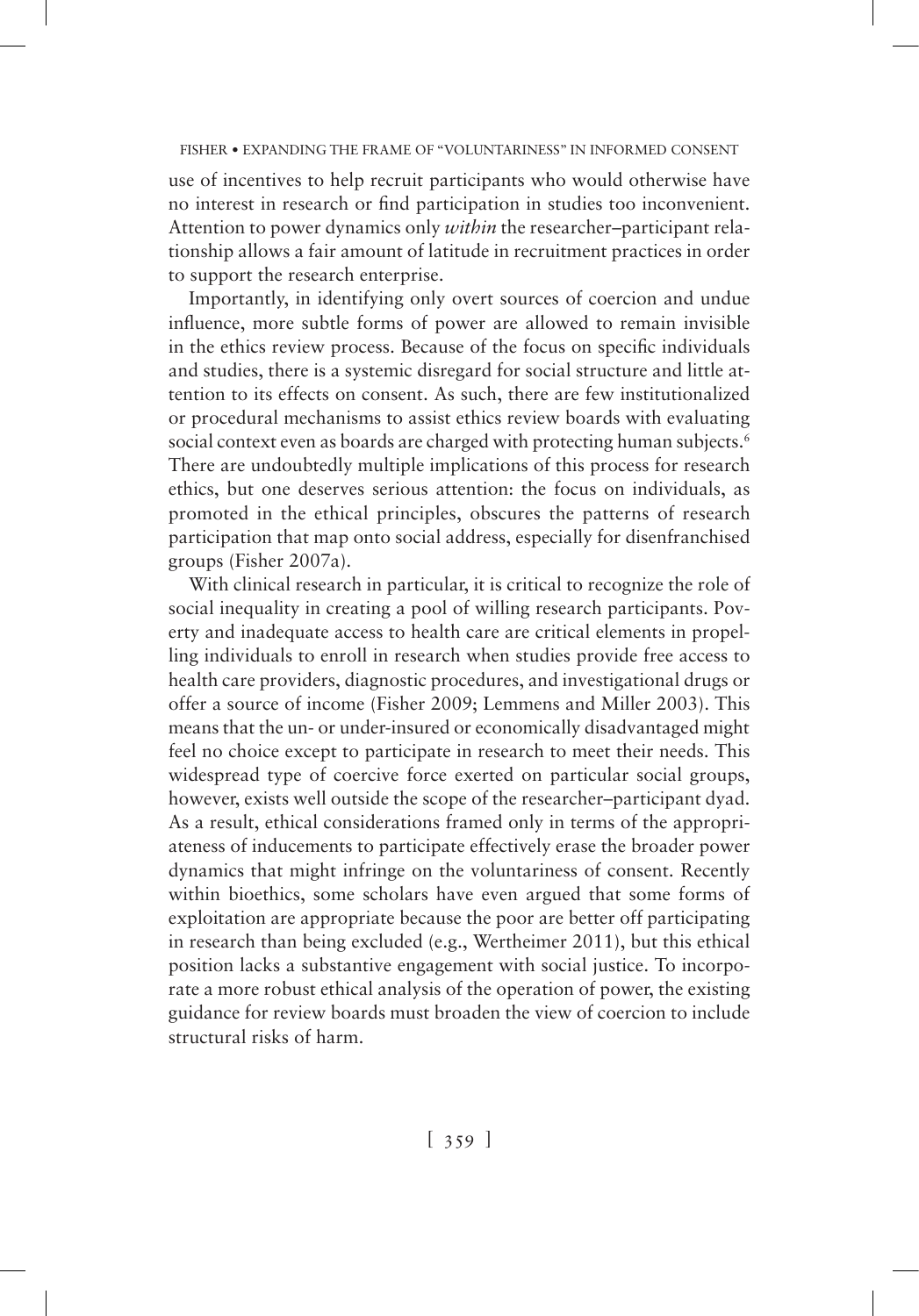# KENNEDY INSTITUTE OF ETHICS JOURNAL . DECEMBER 2013 STRUCTURAL COERCION: A CONTEXTUAL ASSESSMENT OF VOLUNTARINESS

The importance of social, cultural, economic, and political contexts should not be underestimated in research. The individual is situated simultaneously within multiple milieus that can contribute to the desirability of participating in a study. These contextual factors will clearly influence individuals' decisions to enroll in research, but it is analytically useful to see these not as unique and personal but as structural characteristics. Illness and financial hardship (and especially the combination of the two) are two factors that could make the decision to decline participation in clinical research impossible. For research participation to be truly voluntary, people must have—and perceive to have—multiple options from which to choose. Otherwise, the "choice" to participate in research is not really a choice at all. Thus, as context limits the options that individuals have, it is necessary to identify the impact of these constraints on informed consent.

I use the term "structural coercion" to underscore the ways in which broader context acts upon individuals to compel them to enroll in research.<sup>7</sup> Acknowledging structural coercion shifts the frame of ethical deliberation away from specific individuals and specific studies to see patterns in research participation by class, race, ethnicity, sex, and other demographic characteristics. Of course, the effects of structural coercion manifest themselves in particular research settings, but unlike the conventional form of coercion, it is not rooted in the relationship between the researcher and participant or linked to particular study protocols. Structural coercion occurs primarily outside of the research clinic, yet shapes the ways in which potential participants perceive the researchers and institutions, as well as how they interpret information about specific studies. The individual is subject to structural coercion, but to minimize its effects, the point of intervention is not the individual but rather the salient aspects of their social contexts, which for researchers tend to be well beyond the scope of their practice.

One might question how coercion could be structural when, by definition, it must be tied to a threat of violence. Because the model of power no longer privileges individuals, structural coercion can operate without any threat of overt violence because the violence too is structural. *In contrast to conventional forms of coercion, the threat of violence is not tied directly to the research opportunity.* Indeed, potential participants may turn to research in order to mitigate the threat of structural violence. To better understand the ways in which structural coercion impedes the vol-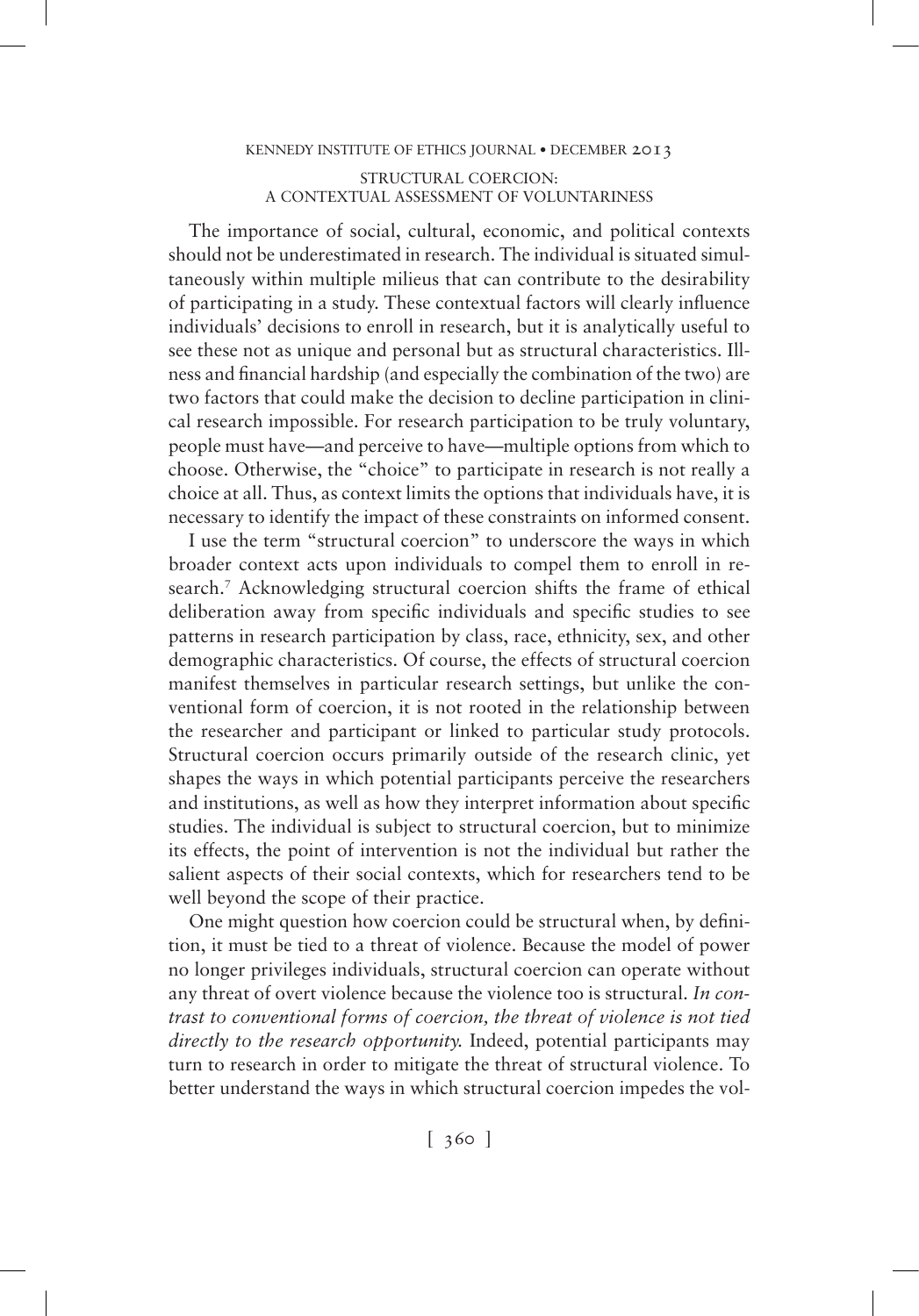untariness of consent, it is necessary to explore more fully the workings of structural violence.

## *Structural Violence as Context*

Scholars within anthropology have written extensively about the harms to people around the world that result from structural violence (e.g., Anglin 1998; Farmer 1996, 2004; Maskovsky 2005; Rylko-Bauer and Farmer 2002; Scheper-Hughes and Bourgois 2003; Sunder Rajan 2007). Physician–anthropologist Paul Farmer and colleagues (2006) provide the following definition:

The term "structural violence" is one way of describing social arrangements that put individuals and populations in harm's way. The arrangements are structural because they are embedded in the political and economic organization of our social world; they are violent because they cause injury to people (typically, not those responsible for perpetuating such inequalities). . . . National health insurance and other social safety nets, including those that guarantee primary education, food security, and clean water, are important because they promise rights, rather than commodities, to citizens. The lack of these social and economic rights is fundamental to the perpetuation of structural violence. (e449)

Within anthropology, the theoretical impetus to describe structural forms of violence was to draw attention to the multiple, everyday forms of oppression that shape people's life chances even in times of peace (Scheper-Hughes and Bourgois 2003). Linked to analyses of social inequality, the concept of structural violence emphasizes the material injury that results from differential access to capital and human services, such as housing, education, and health care. By stressing the importance of human security,<sup>8</sup> structural violence depoliticizes the individual as the source or recipient of harm in order to illustrate the oftentimes invisible, discriminatory forces undergirding society (Farmer 2004).9

Although anthropologists have largely focused on structural violence in the developing world, there are myriad examples of how it manifests in the United States. Two important settings in the US for examining structural violence have been in the welfare and health care systems. Neoliberal policies advanced by Republicans and Democrats alike since the 1980s have led to the privatization of social services, allowing corporations to profit from public programs and restricting the benefits that citizens receive from those services (Duggan 2003; Giroux 2004; Harvey 2005). With the 1996 welfare reform, for example, requirements to work in order

[ 361 ]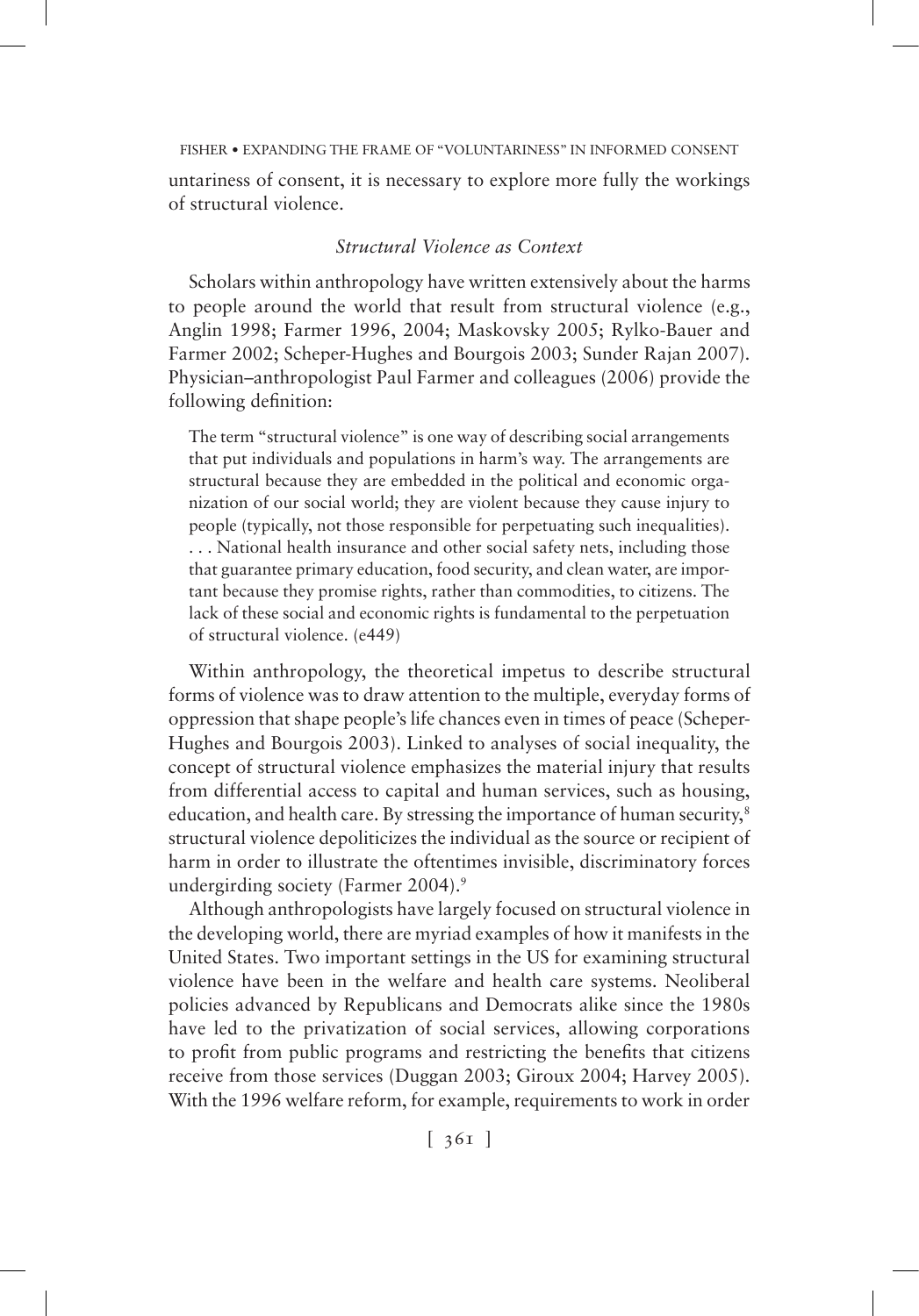to receive state assistance have advantaged companies by subsidizing the cost of employee wages. At the same time, however, these policies penalize struggling families by undermining informal care structures for single parents in exchange for what usually amounts to less than a living wage without benefits and little job security (Piven 2001). Forced between the impossible choice of forgoing any public assistance or submitting to the constraints imposed by the welfare system, impoverished Americans face an entrenchment of poverty as a result of the simultaneous loss of economic opportunities brought about by de-industrialization and globalization (Schram 2006). Moreover, with increasing surveillance of the poor, those on welfare are increasingly finding that they are not integrated into but subjected to the high-tech economy (Eubanks 2011; Gilliom 2001). Morgen and Maskovsky have argued that "Welfare-state restructuring can also be conceived as one of a number of sites where the boundary between coercion and consent is being redrawn in the remaking of the neoliberal state" (2003, p. 330). These political and economic forces must be seen through the lens of structural violence in order to make visible the everyday harms that are inflicted on—as well as perpetuated by—people living in poverty (Bourgois 2003).

Health care, in contrast to welfare, has become increasingly and overtly commodified as part of neoliberal reforms (Chambré and Goldner 2008; Frank 2002; Henderson and Petersen 2002). The rise of managed care and for-profit hospital systems provides compelling examples of the corporate takeover of health that began in the 1980s (Gray 1993; Scott et al. 2000; Sloan 2006). One of the rationales for reforming health care through these institutionalized measures has been to control costs, by restricting unnecessary diagnostic tests or procedures through managed care and by increasing buying power and consolidating expenditures on supplies and equipment through for-profit hospital networks. Yet, the result has been less about cost control and more about redirecting profits away from providers and to corporations. In addition, the pharmaceutical and insurance industries have been the beneficiaries of federal health care reforms that have generated significant gains in their earnings. For example, under President George W. Bush, Medicare reform that created a prescription drug benefit has been estimated to have generated \$3.7 billion in the first two years (US House of Representatives 2008).<sup>10</sup> Similarly, the insurance and pharmaceutical industries were largely supportive of President Barack Obama's healthcare reform efforts that culminated in the 2010 Patient Protection and Affordable Care Act because of their ability to profit from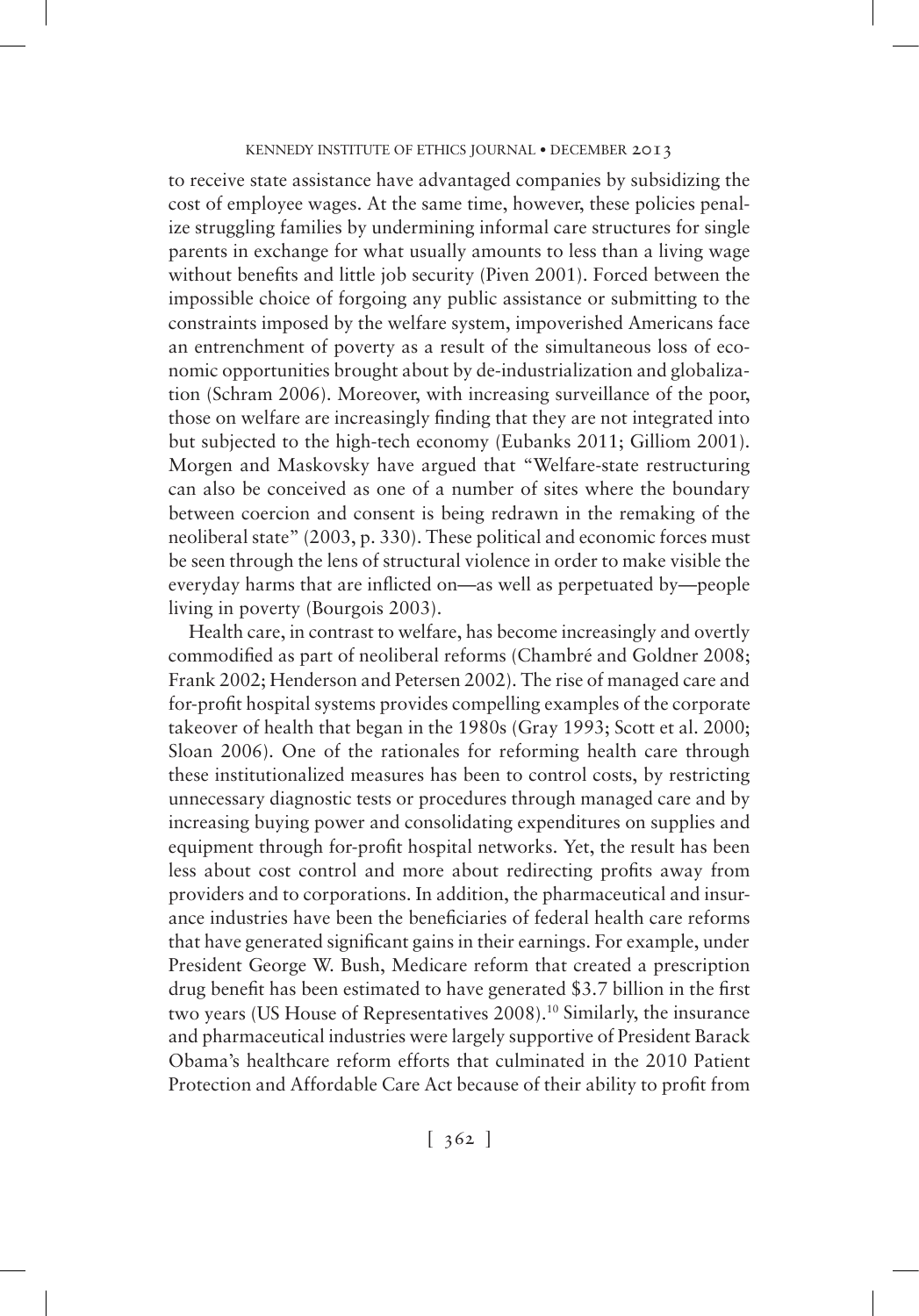the anticipated expansion of their markets facilitated by this legislation (Oberlander 2010).<sup>11</sup>

In spite of federal measures to try to increase access to health care, these reforms continue to underscore the profound social inequalities that structure the types of care available to people based on their social address (Horton 2006). From a structural violence perspective, lack of reliable and affordable access to health care is important for understanding the context of the persistent patterns of health disparities that lead not only to poor health status but also to poverty and joblessness. Market-based solutions to these problems are unlikely to alter the "lived experience of those who come to embody such inequalities of access" (Rylko-Bauer and Farmer 2002, p. 477).

Clinical research is inflected by the structural violence entrenched in the broader political and economic systems.12 Because of its diffuse pattern in multiple realms, structural violence has contradictory effects on trial participation. On one hand, people with inadequate access to medical treatments through standard medical care might feel compelled to enroll in a clinical trial because they believe this will offer them the only opportunity to treat their illnesses (Fisher 2009; Kolata and Eichenwald 1999).<sup>13</sup> On the other hand, however, denial of access to clinical trials can be one additional form of structural violence that disenfranchised Americans experience. For example, impoverished people in the United States often have difficulty enrolling in HIV clinical trials that would provide them with affordable or free access to expensive antiretroviral drugs (Rylko-Bauer and Farmer 2002).<sup>14</sup> This is because researchers have concerns about those patients' ability to adhere to complex research protocols. While adherence problems are frequently framed as individuals' failure, the blame for poor outcomes can easily be traced to structural problems (Maskovsky 2005). In other words, structural violence can underlie both the inclusion and exclusion of patients from clinical research, depending on the kind of harms individuals face and degree to which they are subjected to social and economic inequalities. These variations in experience of structural violence provide some insights into how *structural coercion* operates within the research enterprise.

# *Examples of Structural Coercion in Clinical Research*

Structural violence is part of the power dynamics that shape opportunities and choices in multiple domains of life. The threat or risk of harm stemming from a society rife with inequalities acts as a source of structural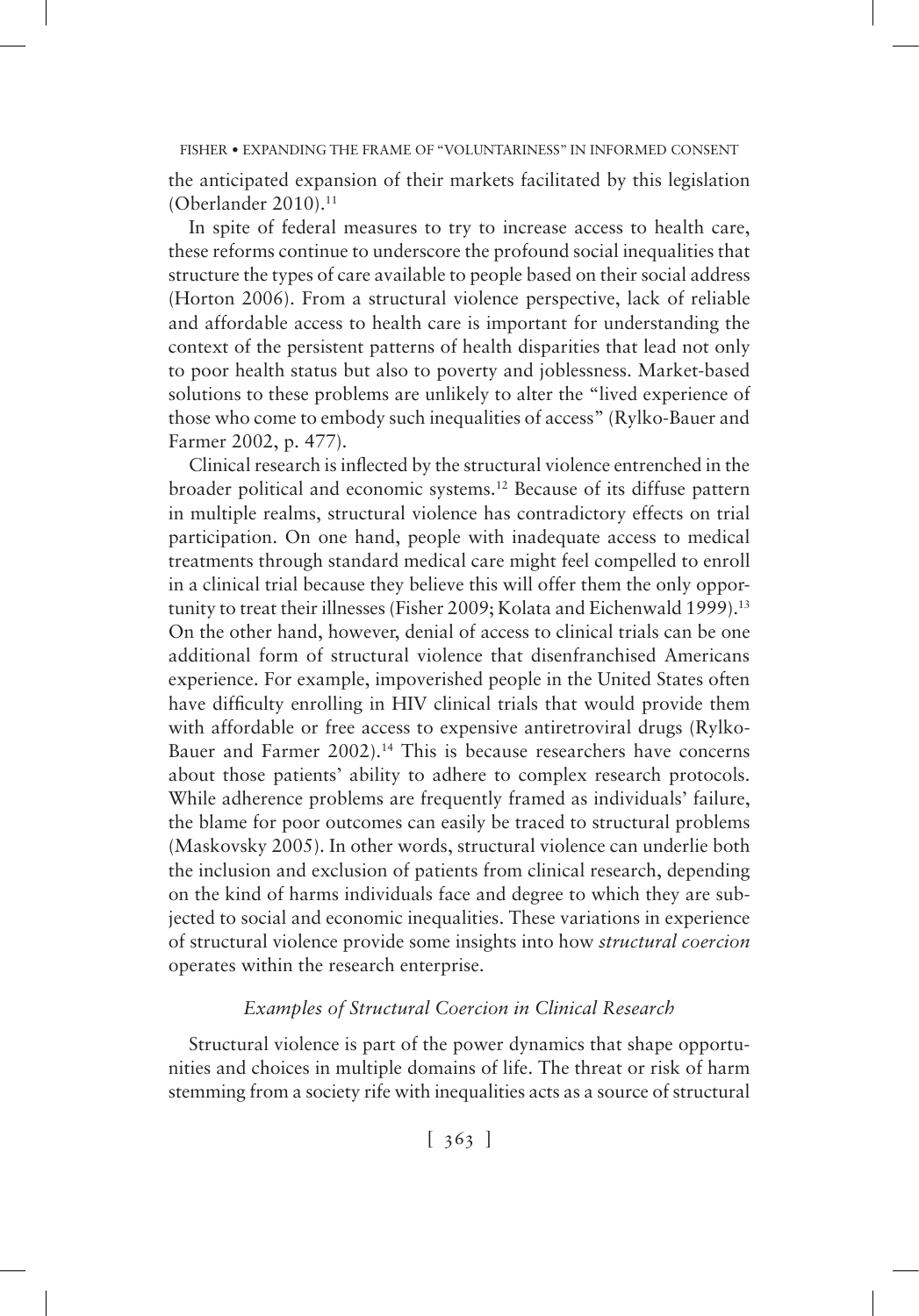coercion for individuals. For example, poor and minority women in the United States have long faced both overt and structural forms of coercion when they are asked to consent to birth control, sterilization, and abortion (Schoen 2005). Similarly, the process of consent to research is loaded with complex factors that act both as incentives and disincentives to enroll in clinical studies and that are likely to supersede the specific, detailed information about those studies.

What is often characterized by researchers and ethics scholars as participants' "desperation" can influence people's perspectives that a clinical study is their only chance for an effective therapy or needed income (Appelbaum, Lidz, and Grisso 2004; Dresser 2009; Minogue, Palmer-Fernandez, and Udell 1995). Belief that clinical trials will offer treatment to research participants is not merely a therapeutic misconception; it can also be a translation of a hope for any treatment at all. For example, there is the commonly cited type of research participant who is looking for a magic bullet because her therapeutic options for a terminal or degenerative disease have run out. In a case like this, the source of structural coercion might be only the failure of the health care system to ameliorate the particular disease,15 but it also could lie in the dependence of family members or others on that individual's economic contributions—whether formally through wages or informally through unpaid labor—to the family.

There are also the less acknowledged—but highly prevalent—research participants who have no health insurance or inadequate coverage (Fisher 2007b). These research participants are motivated to enroll in a clinical trial not only because their illness might be helped by an investigational medication but also because it allows them to interact with physicians and nurses and gain access to diagnostic tests or procedures (Pace, Miller, and Danis 2003). One telling example of this was a patient who was enrolled in a Phase I (safety) study for a drug being developed to treat Alzheimer's disease. During the informed consent process, it became clear that her son understood that the study would not help her condition or slow the onset of symptoms but that she would receive diagnostic benefits unavailable through Medicare (Fisher 2006b). Structural coercion is at work in cases like this because the health care system does not necessarily address the complex needs of patients and their families even when those patients have some form of health insurance. In this context, clinical trials appear to be the best choice because prospective participants feel as though they do not have any other options to get the care they need or desire.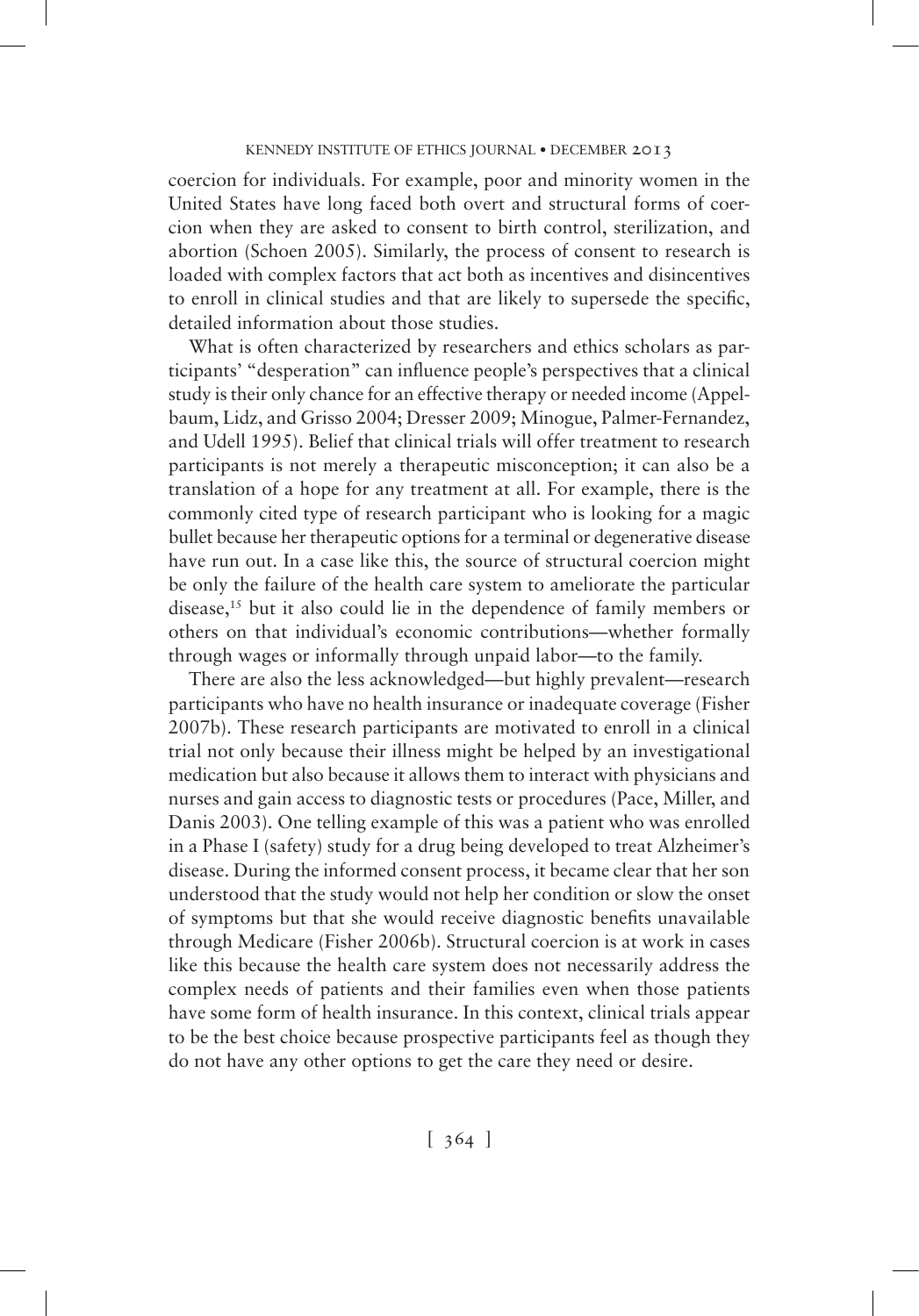A final type of research participant is also clearly subject to structural coercion. This is the participant who is unemployed or behind on bills and needs a source of cash and sees clinical trials as an avenue to earn income.16 While many clinical trials have some small financial incentives associated with them, usually to compensate participants for their time and travel, studies that recruit healthy volunteers are the ones that have the most possibility for collecting significant stipends. Phase I research facilities that specialize in studies that enroll healthy volunteers tend to pay \$200–400 per day, so depending on the length of the study, participants have the opportunity to earn thousands of dollars in exchange for taking an investigational drug and reporting its side effects (Abadie 2010). This amount of money for participants holds the promise of helping them keep their housing, feed their families, and so on. Healthy volunteers have been found to rationalize that the financial benefits outweigh the physical risks of participation by claiming trust in the research staff, physicians, and institutions at which the studies are conducted (Corrigan 2003). This could be interpreted to mean that participants put less emphasis on the specific details of studies because of their combined financial need and their broader trust in the research system.

How does the context of participants' consent become structural coercion instead of merely an explanation of their motivations? In part, the answer to this question depends on participants' range of viable options including but not exclusively clinical research—from which to choose. The other critical component to the evaluation of the extent to which structural coercion could be occurring is the informed consent process itself. Within the context of structural coercion, potential research participants are not weighing the risks and benefits of a specific study (as the idealized informed consent process is conceptualized), but rather they are taking into account all the social, economic, medical, as well as any others risks and benefits that drive their interest in clinical research. The nature of participants' engagement in the informed consent process could provide confirmation of structural coercion and, thus, important hazards for ethically valid consent. Specifically, one metric would be the degree to which participants are actively seeking information about the research study as part of their decision-making regarding enrollment. There is much evidence from empirical studies, however, that many participants, especially those who are seeking health care from studies, are not interested in the details outlined in consent forms and have few questions about the protocols (Corrigan 2003; Fisher 2009; Rabin and Tabak 2006; Zussman 1997).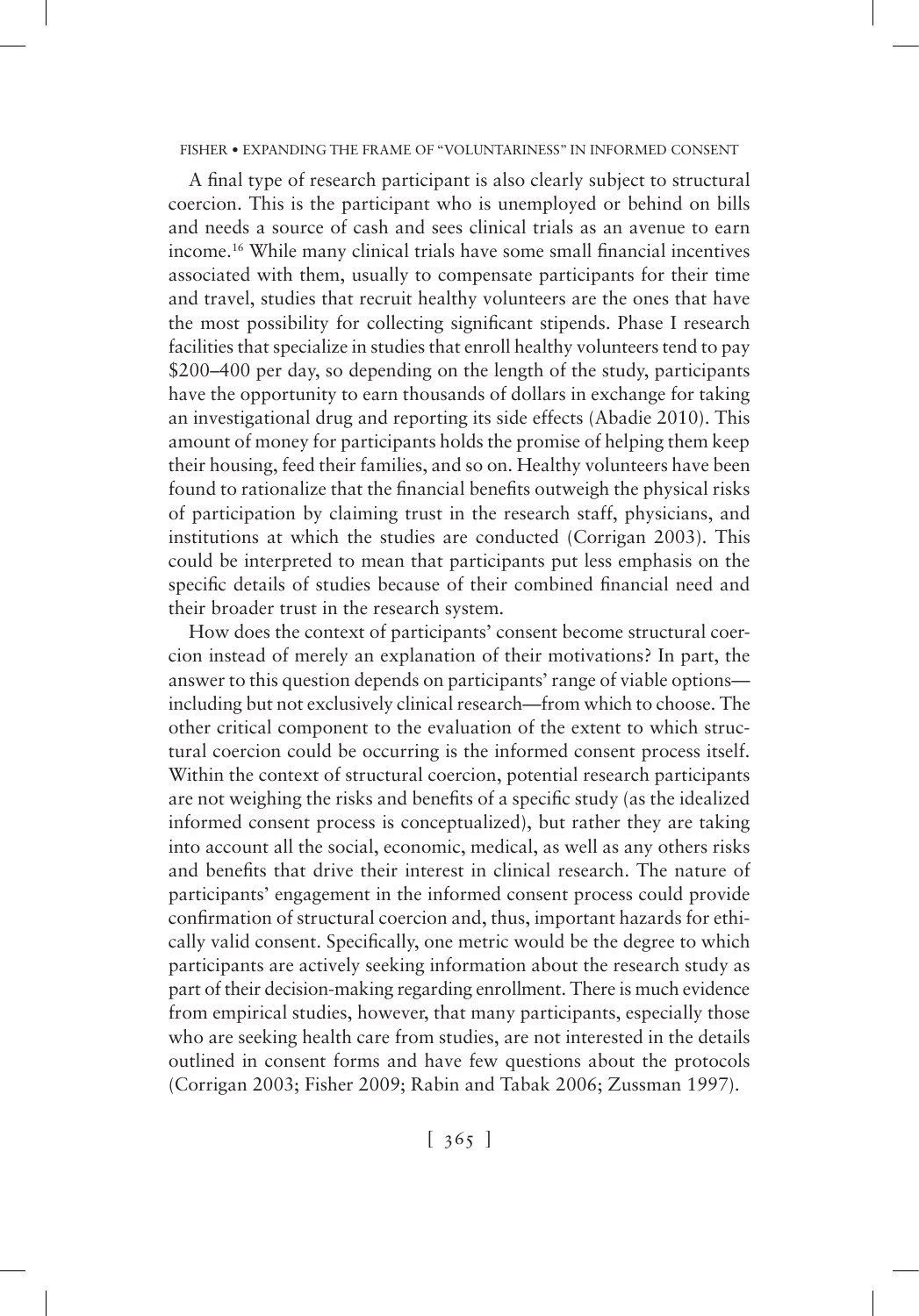More revealing evidence of the impact of structural coercion on individuals' consent to clinical trials is that there is little indication that prospective participants perceive they have choices *among* studies in which to enroll or actively compare their research options (Joseph and Dohan 2009a; Stacey et al. 2009).17 In other words, when presented with a single research opportunity, participants feel compelled to take it rather than "shop around" for potentially better studies. This means that they might not be maximizing the benefits they are seeking from study participation or minimizing the risks of harm that could result. The context of structural coercion—or the circumstances that make participants experience some degree of desperation—means that the informed consent process alone cannot be used to empower or protect participants.

### PRACTICAL APPROACHES TO AND CHALLENGES ASSOCIATED WITH MINIMIZING STRUCTURAL COERCION

After acknowledging that structural coercion might constrain individuals' ability to provide voluntary consent, the question emerges of what does this mean for regulatory reform, ethics review, or recruitment of research participants. To be fair, the current regulatory focus on overt coercion and undue influence makes sense from the perspective of researchers. Specifically, is it a fair burden on researchers to be expected to account for social structure in the recruitment of study participants? And importantly, would this have negative implications for the principle of justice by excluding some people from participating in research? Justice, of course, is concerned with the distribution of the benefits and burdens of research among groups, especially enhancing access to clinical trials and minimizing threats of exploitation for specific groups. There are nonetheless a few points that can be fleshed out to think better about how the research community can manage—if not mitigate—structural coercion in action. Unfortunately, however, the primary message for researchers is that there is not much they can do to *eliminate* structural coercion because it operates outside of the dyad.

First, one practical approach to the problem of structural coercion is to intervene in the informed consent process. As discussed above, potential participants might not recognize their options within the realm of clinical research, and they might feel as though they need to enroll in the first clinical trial of which they become aware. Currently, researchers are required to provide information to prospective participants about the alternatives that they have beyond the research study. In practice, the fulfillment of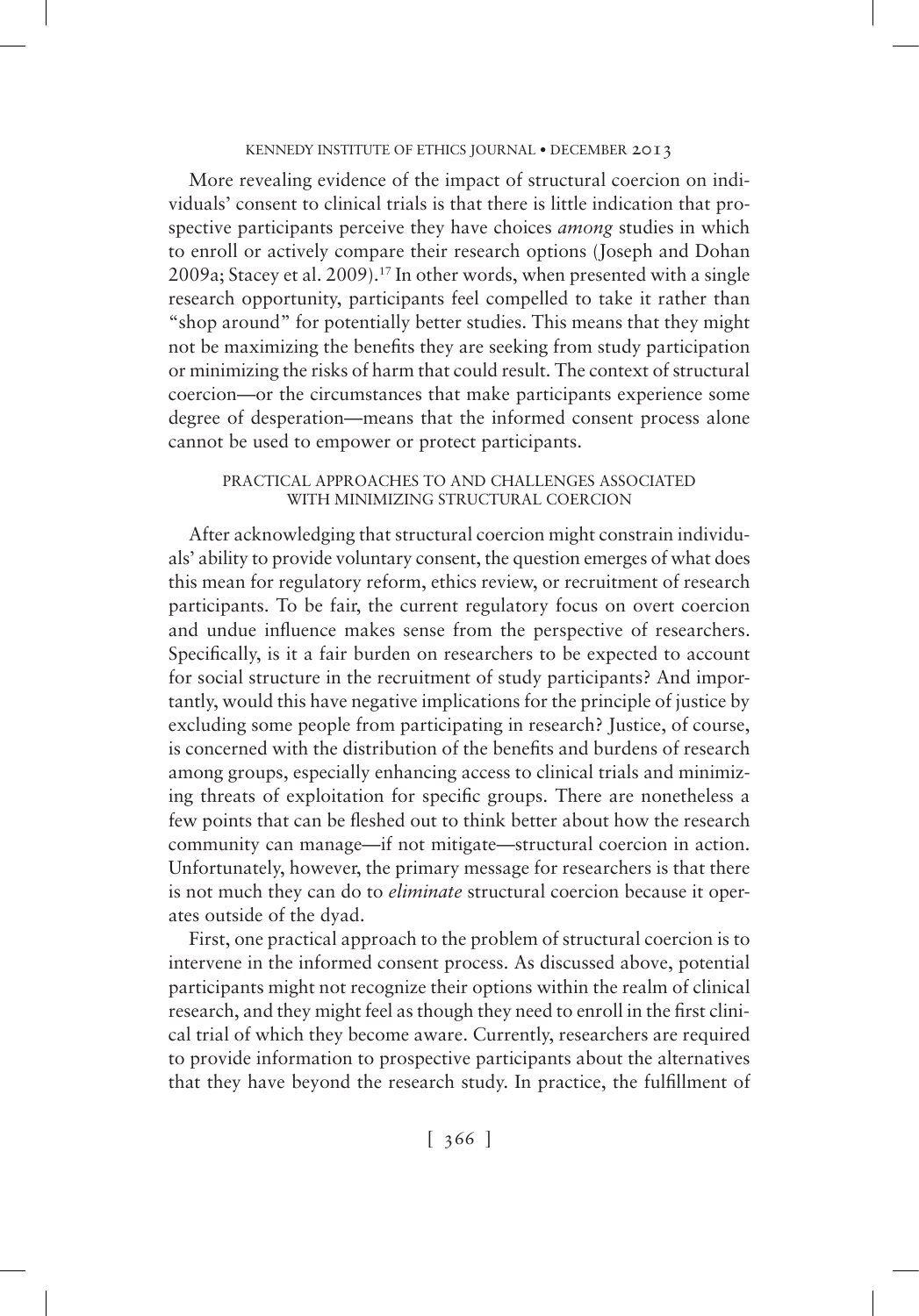this obligation generally entails spelling out for participants the available options that exist in standard medical care. If individuals cannot access those alternative therapies due to lack of health insurance or other barriers, the framing of this information might confirm for them that they do not have any other options at all. Providing details about other research studies or sources from which prospective participants could access information about open and recruiting clinical trials could enable more selectivity with participation. If prospective participants understand that there are many potential research opportunities to consider (as patients or healthy volunteers), they might become more interested in learning about and weighing the risks and benefits of different studies. Some researchers might assert that informing participants about alternative research options is too burdensome, especially when they are concerned about enrolling sufficient numbers of participants in their own studies. While it is true that an informed consent process modified in this way might encourage participants to consider researchers' "competition," the goal of this recommendation is not to aid recruitment for specific studies but instead to minimize the risk that structural coercion is invalidating voluntary consent.

A second approach to managing structural coercion puts less emphasis on the informed consent process and attends more to the structural conditions underlying the threats to voluntariness. By acknowledging the importance of contextual factors in shaping individuals' decisions to enroll in research, it allows for a frame shift away from concerns about undue influence within the researcher–participant dyad to increased attention to the possibility of exploitation. Offers of large stipends or post-trial access to experimental drugs or care are often flagged by ethics review boards as undue influence, but in the context of poverty and inadequate health care, the failure to compensate individuals appropriately for their participation could be viewed as exploitative (Elliott and Abadie 2008). An effective method to address structural coercion in research would be to confront the material reasons that motivate people to participate in research studies. On the policy level, this translates into advocating for a higher minimum wage and universal health care, both of which could significantly mitigate structural coercion.

In the clinic, however, researchers might feel frustrated by needing to attend to structural coercion. As Paul Farmer and colleagues assert, "medical professionals are not trained to make structural interventions. Physicians can rightly note that structural interventions are 'not our job'" (Farmer et al. 2006, p. e449). Even if researchers become sensitized to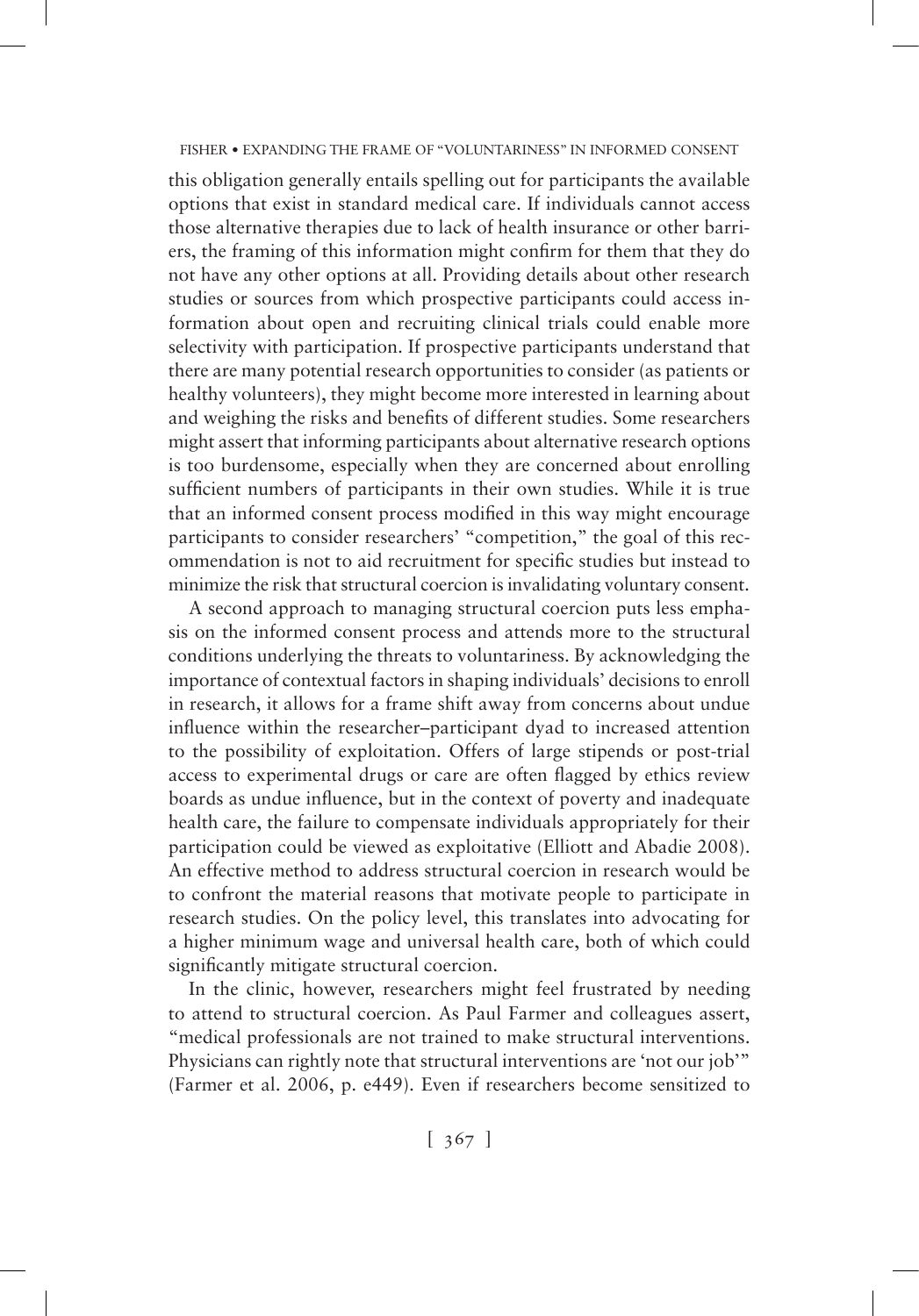how the broader context of participants' lives influences their decisions to enroll in studies, they might feel as though there is nothing that they themselves can do about it because there are not easy guidelines for enrolling participants more ethically. That said, researchers can be attentive to these structural needs by providing participants more substantive care or health education during clinical studies, post-trial access to care (even if not to medications per se),<sup>18</sup> and fair stipends that reflect the burden of time and effort associated with participation. Researchers can also learn how to minimize their own biases against disenfranchised groups, especially the poorest of the poor, by recognizing that these problems are not moral or individual failings but structural constraints (Metzl 2010). This framework in the clinic will not change the underlying causes of structural coercion, but it can enhance the participation of groups and minimize exploitation. Without more systematic changes in the broader political economy, however, this recommendation might simply create more inducements to participate in research, so this change can be seen more in terms of reducing the structural violence experienced by those participants than mitigating structural coercion per se.

A third approach to solving the problem of structural coercion in research is to broaden the discussion about what makes research ethical. For biomedical researchers, there seems to be a frequent conflation of ethical research and "good" informed consent. Improving the informed consent process, however, is not synonymous with improving the ethics of research. For example, one might ask: Are we doing a good job informing socially disadvantaged people about the benefits and risks of research? The answer to this question is likely affirmative. Researchers—especially study coordinators—admirably persevere at getting prospective participants of all socioeconomic backgrounds to pay attention to and read carefully information about specific studies (Cox 2002; Fisher 2006a; Mueller 2004). Nonetheless, the provision of information and the opportunity to have questions answered do not ensure that research is ethical, especially when participants are disenfranchised or otherwise vulnerable. Or put another way, informed consent does not solve the problem of structural coercion. Rather than worrying so much about the possibility of research to exert undue influence over participants, the field of bioethics must examine the ways in which the research enterprise is embedded in broader political, economic, and social contexts that pattern who is likely to view study participation as valuable. Extracting voluntariness from the entrenched conception of the researcher–participant dyad and expanding it to include

[ 368 ]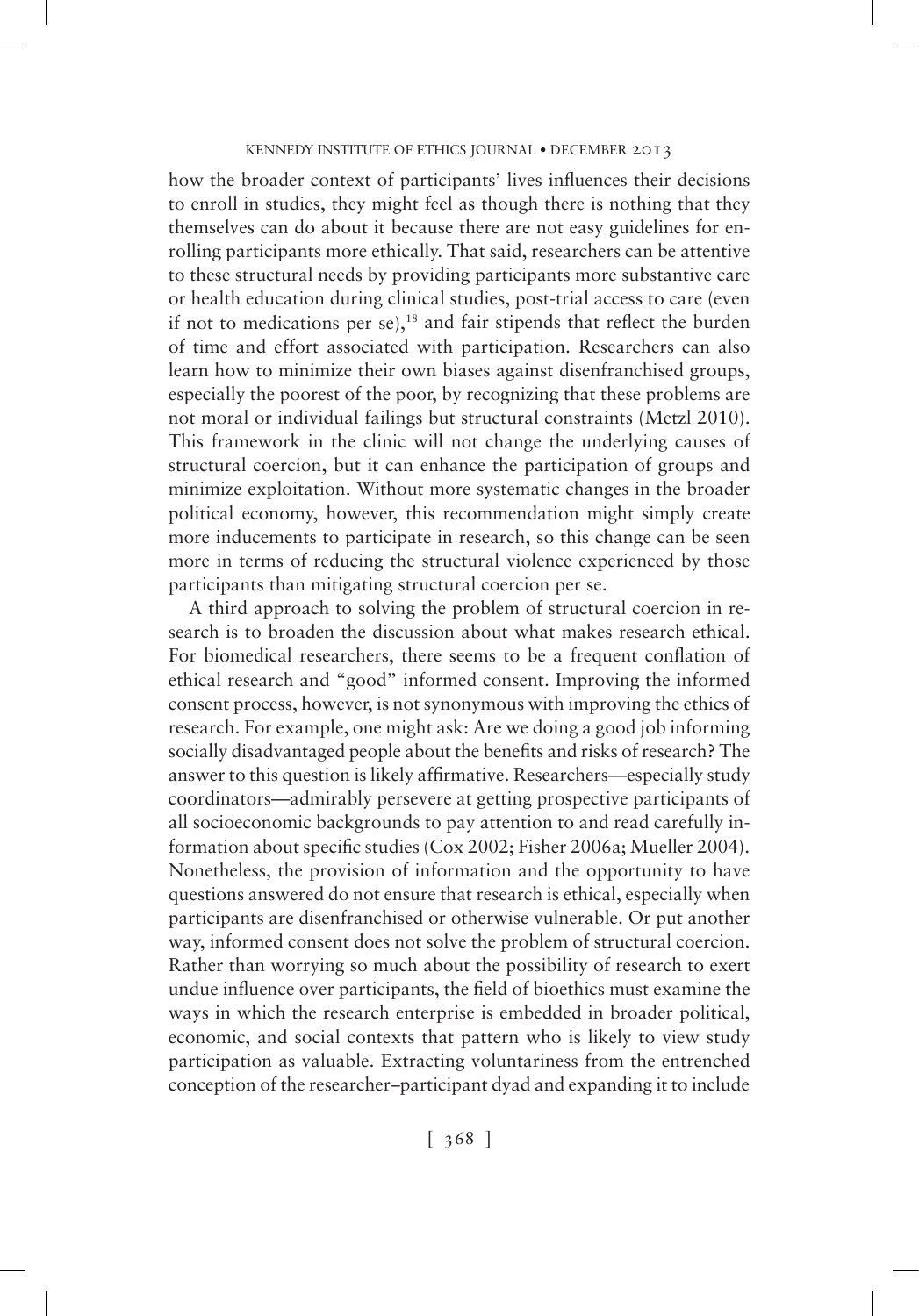analyses of structural coercion will facilitate the creation of new ethical imaginaries for review boards and researchers alike.

# **CONCLUSION**

Informed consent is a cornerstone of the framework for human subjects' protections in the United States, yet even when it can be said to have technically been acquired, the process of informed consent in research often nonetheless fails to achieve its purported ends. In this paper, I have argued that ensuring voluntariness in research participation cannot be done merely by monitoring overt coercion and undue inducement. These concepts rely on a conservative view of power that is artificially constrained by the researcher–participant dyad and neglects to account for the larger social, cultural, economic, and/or political realities that intersect in ways that make research participation appear to be the only choice an individual can make. I propose the concept of "structural coercion" as a way to acknowledge how threats of harm—physical or otherwise—in individuals' social context can induce people to participate in research. It is important for the field of bioethics to move beyond the researcher–participant dyad and more rigorously engage the context of research in order to better advance theories or guidelines for ethical research. Broader discussion or debate—as well as empirical research—about how structural coercion can be mitigated is needed to enhance research participation.

## **NOTES**

- 1. I am presenting a somewhat simplistic vision of the researcher–participant dyad here in order to show how the focus of research ethics tends to rest on individuals. This is in important contrast to the expanded notion of context that I am arguing for in this paper.
- 2. Empirical research on the information contained in informed consent forms and participants' comprehension of that information have had different goals and methods, yet most of these studies can be seen as having the aim of making informed consent a more powerful tool in transmitting information to individuals for their decision-making about participation in studies (Verheggen and van Wijman 1996). Although results have varied from study to study, review articles and meta-analyses have discovered very consistent findings among these studies. For example, empirical studies on informed consent find that (1) most patients have significant gaps in their recall of pertinent information about the studies; (2) physicians do not communicate information as well as they should, or they put a positive "frame" on the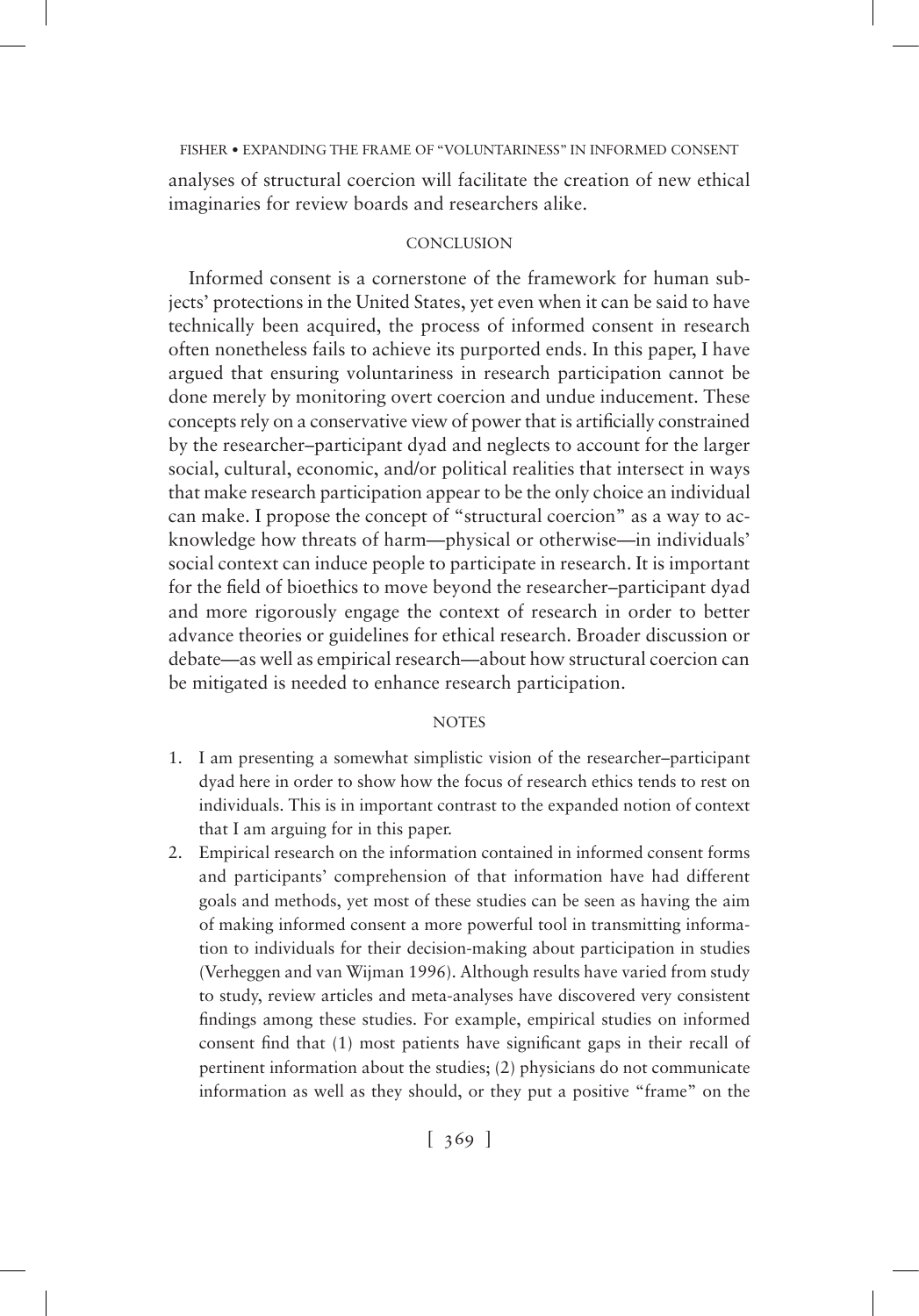details; (3) interviews with nurses lead to subjects being better informed overall, especially about the voluntariness of their participation, the right to withdraw from the study, and about alternative treatments or therapies; (4) highly detailed information about the studies does not lead to stress or anxiety, and (5) the provision of too much information can lead to less comprehension (Edwards et al. 1998; Siminoff, Caputo, and Burant 2004; Sugarman et al. 1999; Verheggen and van Wijman 1996). A major limitation of many of the hundreds of empirical studies on informed consent is that the process of subjects' giving their consent has been examined as if it occurs in a vacuum.

- 3. One major exception exists in the literature on this point. As a field, bioethics has spent much intellectual energy puzzling over the question of how much financial compensation for study participation is appropriate and when a monetary benefit becomes an "undue" inducement (Ashcroft 2001; Cryder et al. 2010; Dresser 2001; Grady 2001; Kuczewski 2001; Menikoff 2001; Permuth-Wey and Borenstein 2009; Sears 2001; Siminoff 2001; Tishler and Bartholomae 2002). This point is explored in more detail below.
- 4. Some scholars within bioethics have pointed out the conflation of the terms "coercion" and "undue influence" that takes place in scholarly and popular treatments of research, especially the misuse of the term "coercion" (Hawkins and Emanuel 2005). Even ethics review boards have trouble identifying which term to use (Largent et al. 2012).
- 5. The issue of payment is an important one in Phase I clinical trials enrolling healthy volunteers (Abadie 2010; Almeida et al. 2007; Elliott and Abadie 2008; Tishler and Bartholomae 2003). There is considerable handwringing about the role of financial motivation in shaping those participants' decisions to enroll in studies. Yet there is also concern that lowering stipends will ensure that only the most desperate people will enroll in studies because others will not be appropriately incentivized for their socioeconomic position (Dunn and Gordon 2005). This is a particularly thorny issue in the context of an expected risk to participants and no direct health benefit where only financial compensation or altruism would influence prospective volunteers' decision to enroll in a study.
- 6. The exceptions to this are with vulnerable populations, and then the process depends on examining only the specific context of vulnerability for the protection of human subjects, not the broader context. For instance, prisoners are considered a vulnerable population, so additional conditions apply to govern research on this group. On one hand, the regulation seems to account for the context because it is attentive to how an institutional setting affects prisoners' participation in research. On the other, however, the status of prisoner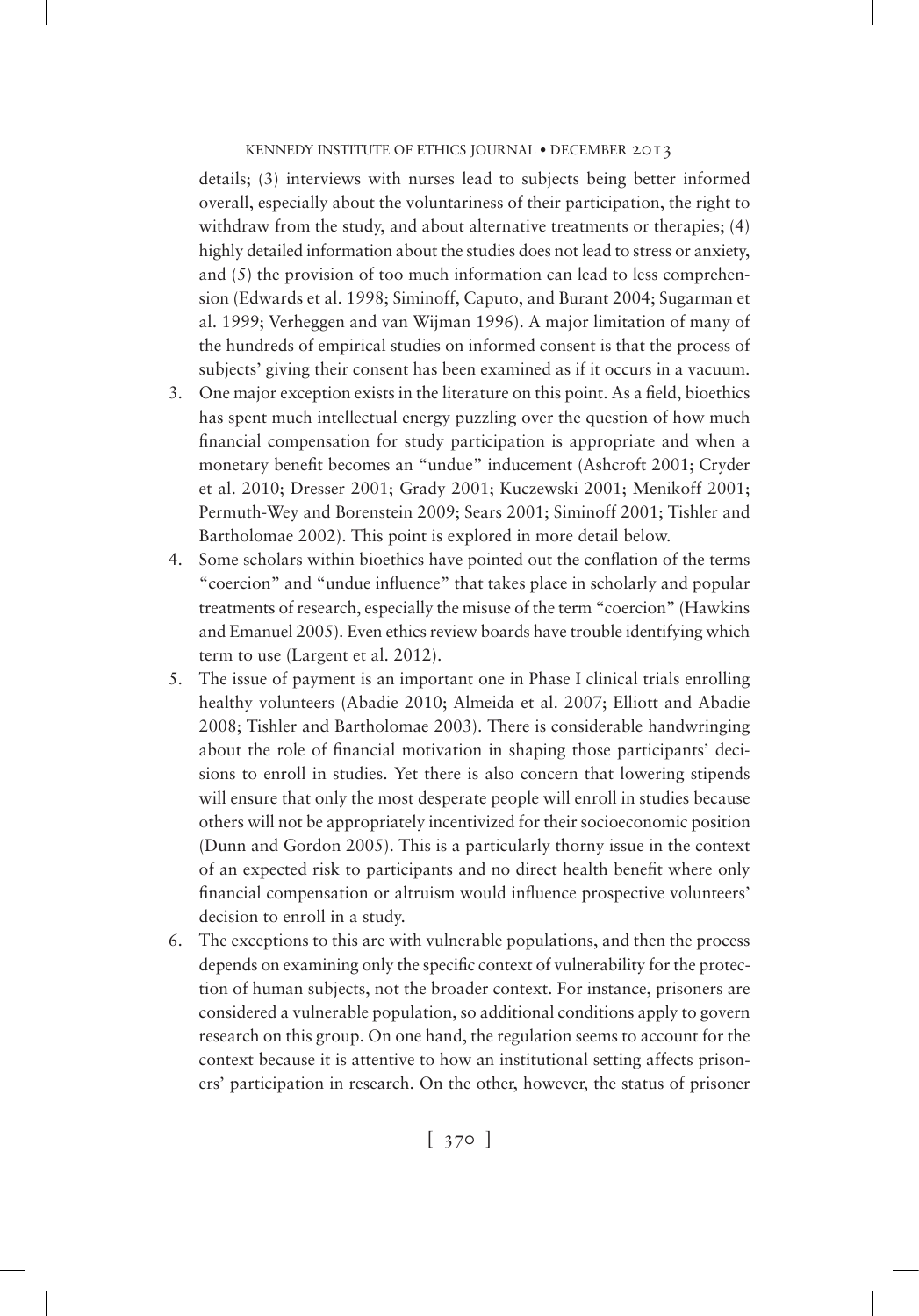trumps all other social categories, so that the category stands in for context while it simultaneously renders the actual context superfluous.

- 7. The term "structural coercion" has been used in other topical domains in academic scholarship, especially labor studies (Derr 1981; Hermansson 2005; Shapiro and Wendt 1992; Smith 1994). Most recently, Jeffrey Reiman (2012) mobilized the concept to describe social relations of property, specifically "the way patterns of social behavior work to constrain people's choices beyond the limits of nature or morality. . . . The invisibility of structural coercion functions ideologically because it hides the coerciveness of private ownership of means of production. Its result is that transactions in capitalism appear free because they are free of overt violence" (pp. 23–24). While Reiman is not writing about informed consent or clinical trials, he has many analytic insights that apply well to the research context.
- 8. In a similar argument to the one being made here, Torin Monahan (2010) provides an important critique of contemporary analyses of human security to argue that the tendency to focus on individuals that is characteristic of this sphere ignores the structural forces that privilege some forms of security over others. In the post-9/11 US, national security has been cast as the most important area of government and cultural investment.
- 9. Not all scholars agree that "structural violence" is the correct analytic lens to view operations of power in contemporary society. For example, in a response to Paul Farmer's paper in *Current Anthropology*, Loïc Wacquant (2004) writes that

structural violence may be strategically useful as a rhetorical tool, but it appears conceptually limited and limiting, even crippling. One can adopt "a deeply materialist approach" to the anthropology of suffering without resorting to a notion that threatens to stop inquiry just where it should begin, that is, with distinguishing various species of violence and different structures of domination so as to trace the changing links between violence and difference rather than merging them into one catchall category liable to generate more moral heat than analytical light. (p. 322)

Wacquant's critique indicates the importance of parsing structural violence into more cogent categories of analysis. The development of the category of structural *coercion* is responsive to the need to differentiate how structural violence might manifest in a clinical research context.

10. Medicare Part D, the prescription drug benefit, is not technically a public program. Instead, it is a program that subsidizes the cost of prescription drug insurance that Medicare recipients can purchase from private insurance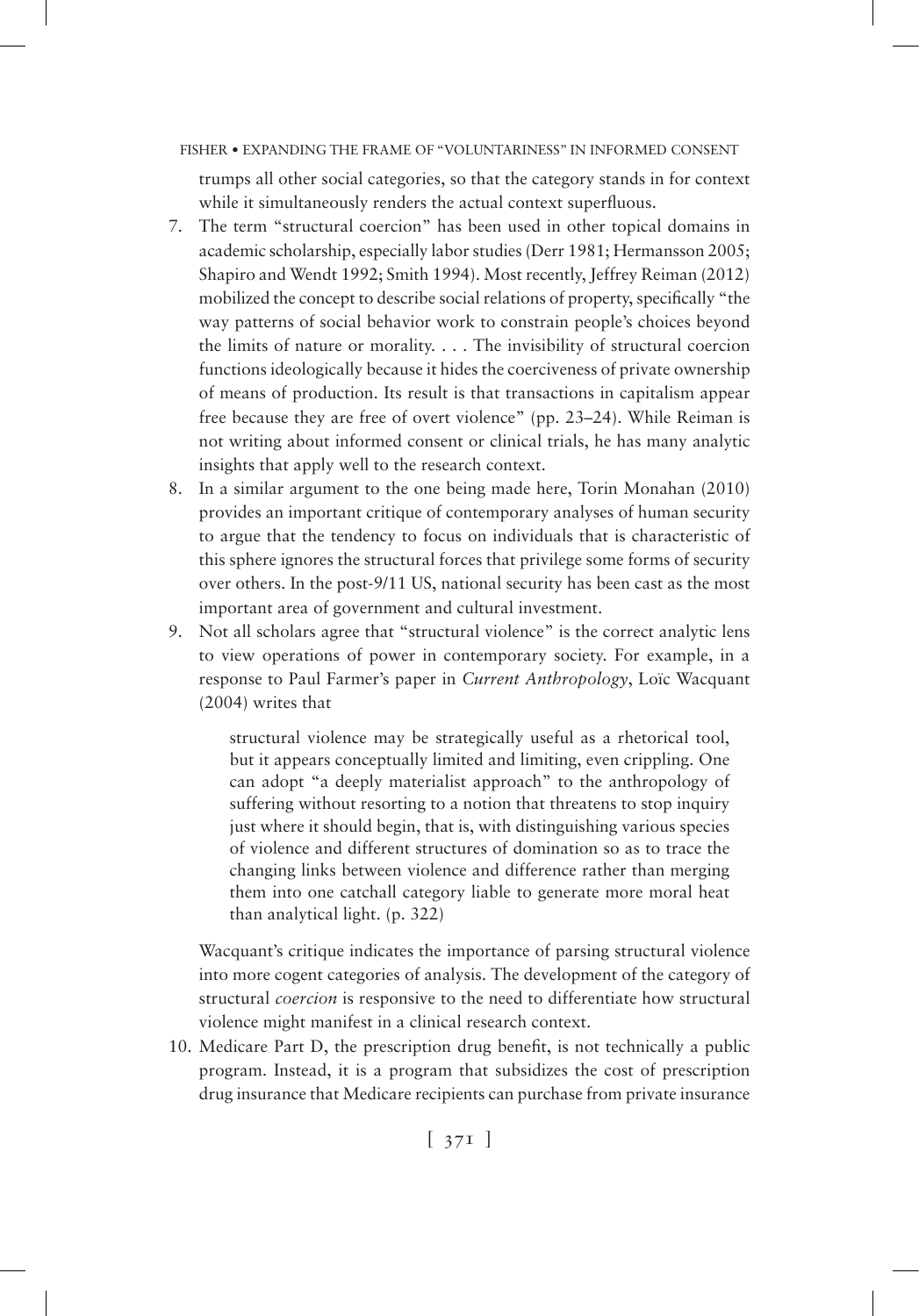companies. Congress could have included a provision that allowed the federal government to negotiate the price of drugs in order to control prescription costs for Medicare recipients and taxpayers. The absence of price control measures in the Medicare Modernization Act of 2003 has been attributed to the massive lobbying effort on the part of the pharmaceutical and insurance industries. One report found that "drug companies, insurance companies, HMOs, industry trade associations, and advocacy groups spent more than \$140 million on lobbying and deployed at least 952 lobbyists" (Ridgeway 2008). Not only is the overall cost of Medicare Part D cause for alarm from a policy perspective, but there is growing attention to how problems with the cost structure associated with Medicare Part D may lead to poor treatment adherence among patients because of the so-called "doughnut hole" in their coverage when they have to pay the full cost of prescription drugs (Polinski et al. 2011).

- 11. The pharmaceutical and insurance industries' lobbyists were critical in ensuring that Congress jettisoned the public option from the legislation before the bill passed the Senate.
- 12. It is worth noting that clinical research too has benefitted from neoliberal policies implemented since the 1980s. Some of these legislative efforts have been aimed at increasing public–private partnerships and spurring innovations that tend to benefit corporations at the expense of US taxpayers (Angell 2004; Mirowski 2011).
- 13. Elsewhere (Fisher 2009), I have discussed the ways in which problems with US health care—especially patients' inadequate access to care and physicians' perception of diminished income—contribute to a robust interest in pharmaceutical clinical research among patients and providers alike. To link these trends in the clinic with the larger political economy of health care, I discuss clinical trials work through the lens of medical neoliberalism.
- 14. Likewise, cancer clinical trials tend to enroll only those patients who have health insurance (Joseph and Dohan 2009b; Murthy, Krumholz, and Gross 2004; Swanson and Ward 1995).
- 15. Here I am taking a political view of health care and research to assume that lack of knowledge about or therapies for specific illnesses is not a neutral phenomenon, but rather that it is a function of material and cultural resources that dictate some areas of intervention are more valuable than others (Epstein 1996; Hess 2004; Klawiter 2008).
- 16. Not all healthy volunteers participate in Phase I trials out of economic necessity, so structural coercion is not a standard characteristic of all study participants. Martin Tolich (2010) describes how some students participate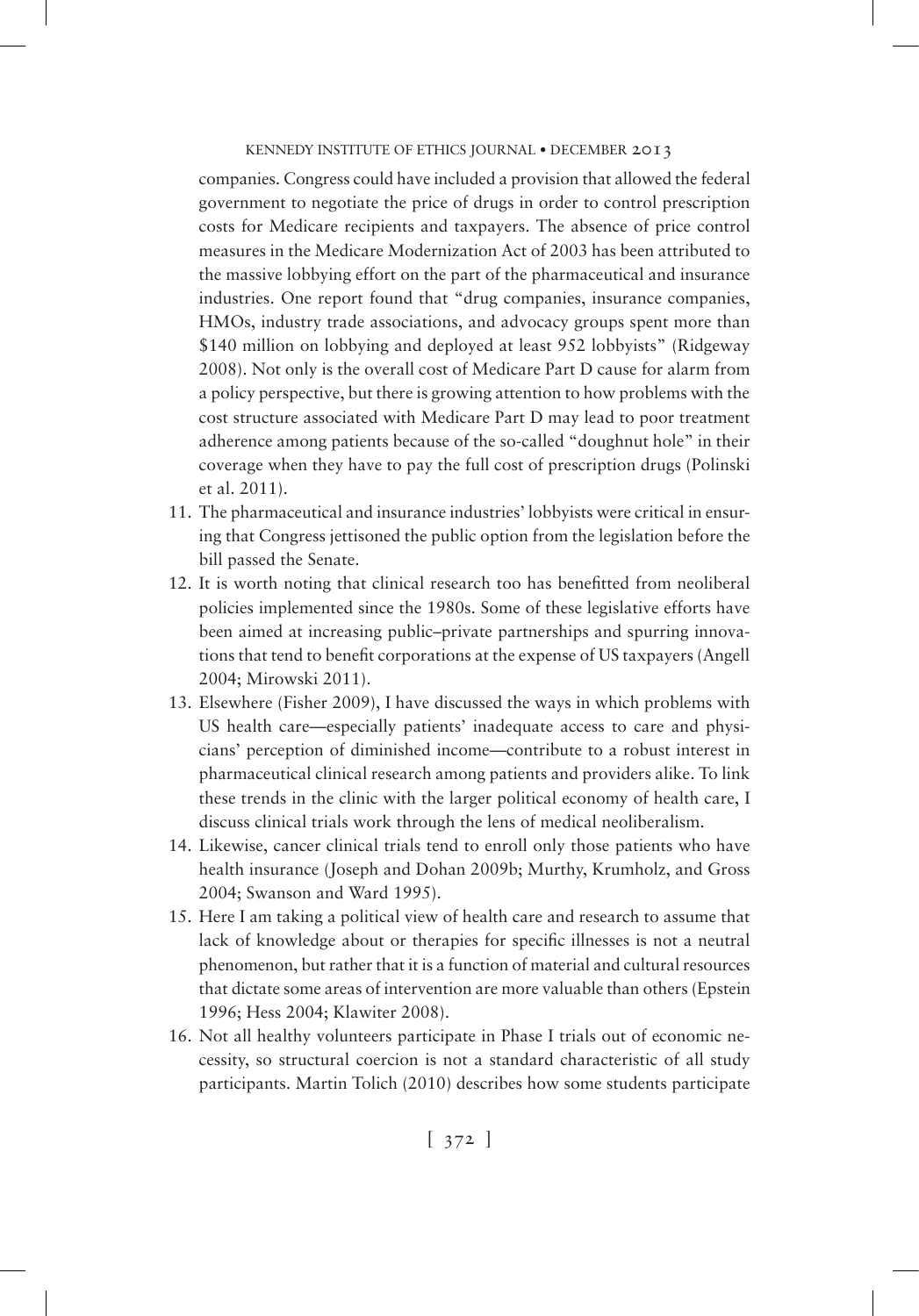in these studies to generate income for "extras—a motorbike, a camera, a surfboard, a holiday to Nepal" (p. 767).

- 17. In a current empirical project that I am conducting on Phase I participants, there is preliminary evidence that serial healthy volunteers—those that regularly enroll in clinical trials—might actually engage in some process of comparing studies, either to find the clinical trial with the largest stipend or avoid risks that they perceive as less acceptable. More research needs to be done to investigate how much of a deliberative decision-making process might be occurring.
- 18. In the field of bioethics, there has been increased attention to post-trial access with scholars struggling over the question of when and which types of post-trial access are appropriate (Sofaer and Strech 2011).

#### **REFERENCES**

- Abadie, Roberto. 2010. *The Professional Guinea Pig: Big Pharma and the Risky World of Human Subjects*. Durham, NC: Duke University Press.
- Almeida, Luis, Benedita Azevedo, Teresa Nunes, Manuel Vaz-Da-Silva, and Patricio Soares-Da-Silva. 2007. Why Healthy Subjects Volunteer for Phase I Studies and How They Perceive Their Participation. *European Journal of Clinical Pharmacology* 63 (11): 1085–1094.
- Angell, Marcia. 2004. *The Truth about the Drug Companies: How They Deceive Us and What to Do about It*. New York: Random House.
- Anglin, Mary K. 1998. Feminist Perspectives on Structural Violence. *Identities* 5 (2): 145–151.
- Appelbaum, Paul S., Charles W. Lidz, and Thomas Grisso. 2004. Therapeutic Misconception in Clinical Research: Frequency and Risk Factors. *IRB: Ethics and Human Research* 26 (2): 1–8.
- Ashcroft, Richard E. 2001. Money, Consent, and Exploitation in Research. *American Journal of Bioethics* 1 (2): 62–63.
- Bosk, Charles. 1995. *All God's Mistakes: Genetic Counseling in a Pediatric Hospital*. Chicago: University of Chicago Press.
- Bourgois, Philippe I. 2003. U.S. Inner-City Apartheid: The Contours of Structural and Interpersonal Violence. In *Violence in War and Peace: An Anthology*, ed. Nancy Scheper-Hughes and Philippe I. Bourgois, 301–307. Malden, MA: Blackwell.
- Chambliss, Daniel F. 1996. *Beyond Caring: Hospitals, Nurses, and the Social Organization of Ethics*. Chicago: University of Chicago Press.
- Chambré, Susan M. and Melinda Goldner. 2008. *Patients, Consumers and Civil Society*. Vol. 10 of *Advances in Medical Sociology*. Bingley, UK: Emerald Publishing.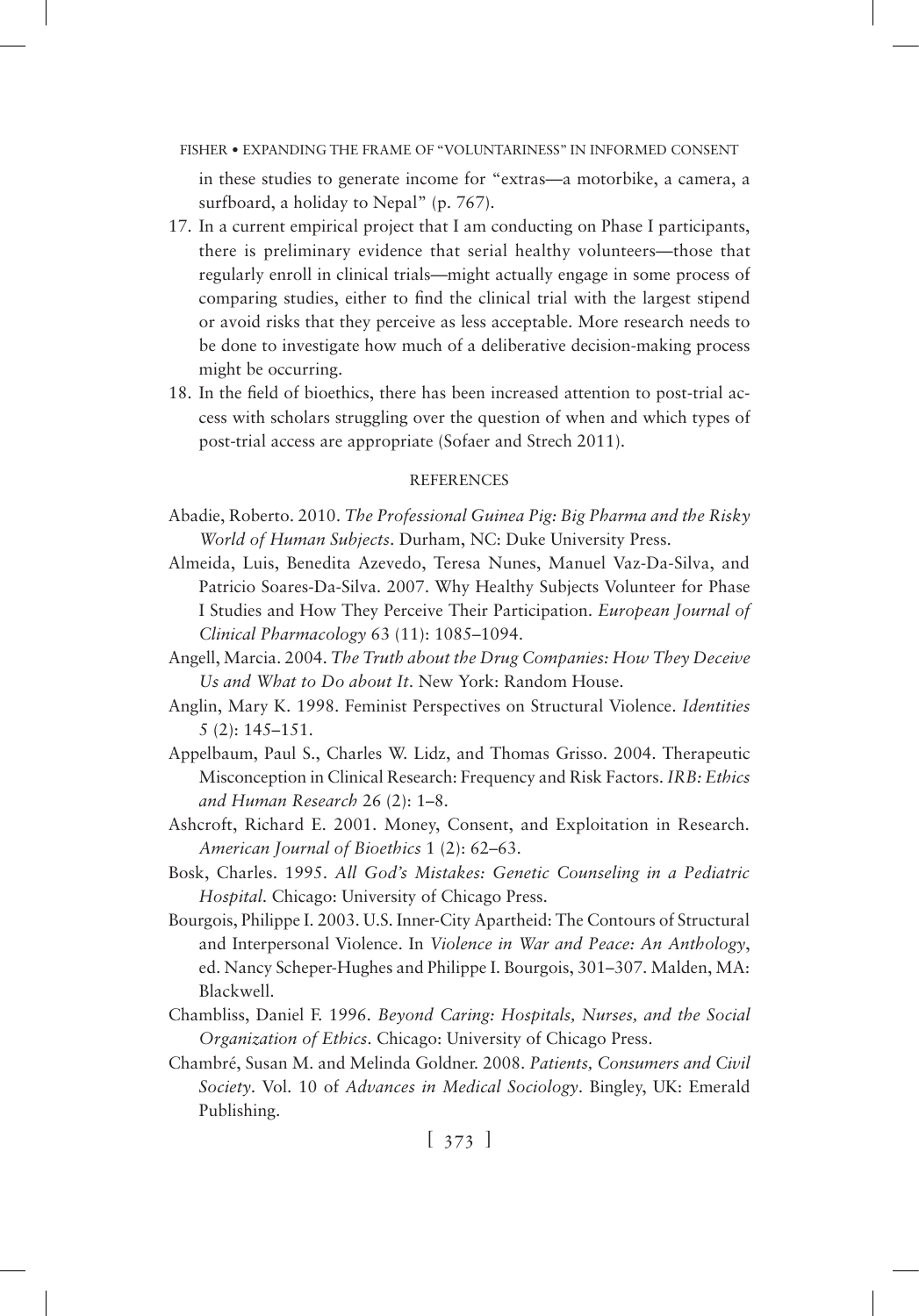- Corrigan, Oonagh P. 2003. Empty Ethics: The Problem with Informed Consent. *Sociology of Health and Illness* 25: 768–792.
- Cox, Karen. 2002. Informed Consent and Decision-Making: Patients' Experiences of the Process of Recruitment to Phases I and II Anti-Cancer Drug Trials. *Patient Education and Counseling* 46: 31–38.
- Cryder, Cynthia E., Alex John London, Kevin G. Volpp, and George Loewenstein. 2010. Informative Inducement: Study Payment as a Signal of Risk. *Social Science and Medicine* 70 (3): 455–464.
- De Vries, Raymond G. 2004. How Can We Help? From "Sociology in" to "Sociology of" Bioethics. *Journal of Law, Medicine and Ethics* 32: 279–292.
- Derr, Patrick. 1981. The Nature of Consent. *Environment* 23 (9): 15.
- Dresser, Rebecca. 2001. Payments to Research Participants: The Importance of Context. *American Journal of Bioethics* 1 (2): 47.
	- ———. 2009. First-in-Human Trial Participants: Not a Vulnerable Population, but Vulnerable Nonetheless. *Journal of Law, Medicine and Ethics* 37 (1): 38–50.
- Duggan, Lisa. 2003. *The Twilight of Equality? Neoliberalism, Cultural Politics, and the Attack on Democracy*. Boston: Beacon Press.
- Dunn, Laura B. and Nora E. Gordon. 2005. Improving Informed Consent and Enhancing Recruitment for Research by Understanding Economic Behavior. *Journal of the American Medical Association* 293 (5): 609–612.
- Eckenwiler, Lisa. 2001. Moral Reasoning and the Review of Research Involving Human Subjects. *Kennedy Institute of Ethics Journal* 11 (1): 37–69.
- Edwards, Sarah J. L., Richard J. Lilford, Jim Thornton, and Jenny Hewison. 1998. Informed Consent for Clinical Trials: In Search of the "Best" Method. *Social Science and Medicine* 47 (11): 1825–1840.
- Elliott, Carl and Roberto Abadie. 2008. Exploiting a Research Underclass in Phase 1 Clinical Trials. *New England Journal of Medicine* 358 (22): 2316–2317.
- Epstein, Steven. 1996. *Impure Science: AIDS, Activism, and the Politics of Knowledge*. Berkeley: University of California Press.
- Eubanks, Virginia. 2011. *Digital Dead End: Fighting for Social Justice in the Information Age*. Cambridge, MA: MIT Press.
- Evans, John H. 2002. *Playing God? Human Genetic Engineering and the Rationalization of Public Bioethical Debate*. Chicago: University of Chicago Press.
- Farmer, Paul. 1996. On Suffering and Structural Violence: A View from Below. *Daedalus* 125 (1): 261–283.
	- ———. 2004. An Anthropology of Structural Violence. *Current Anthropology* 45 (3): 305–325.
- Farmer, Paul E., Bruce Nizeye, Sara Stulac, and Salmaan Keshavjee. 2006. Structural Violence and Clinical Medicine. *PLoS Medicine* 3 (10): e449.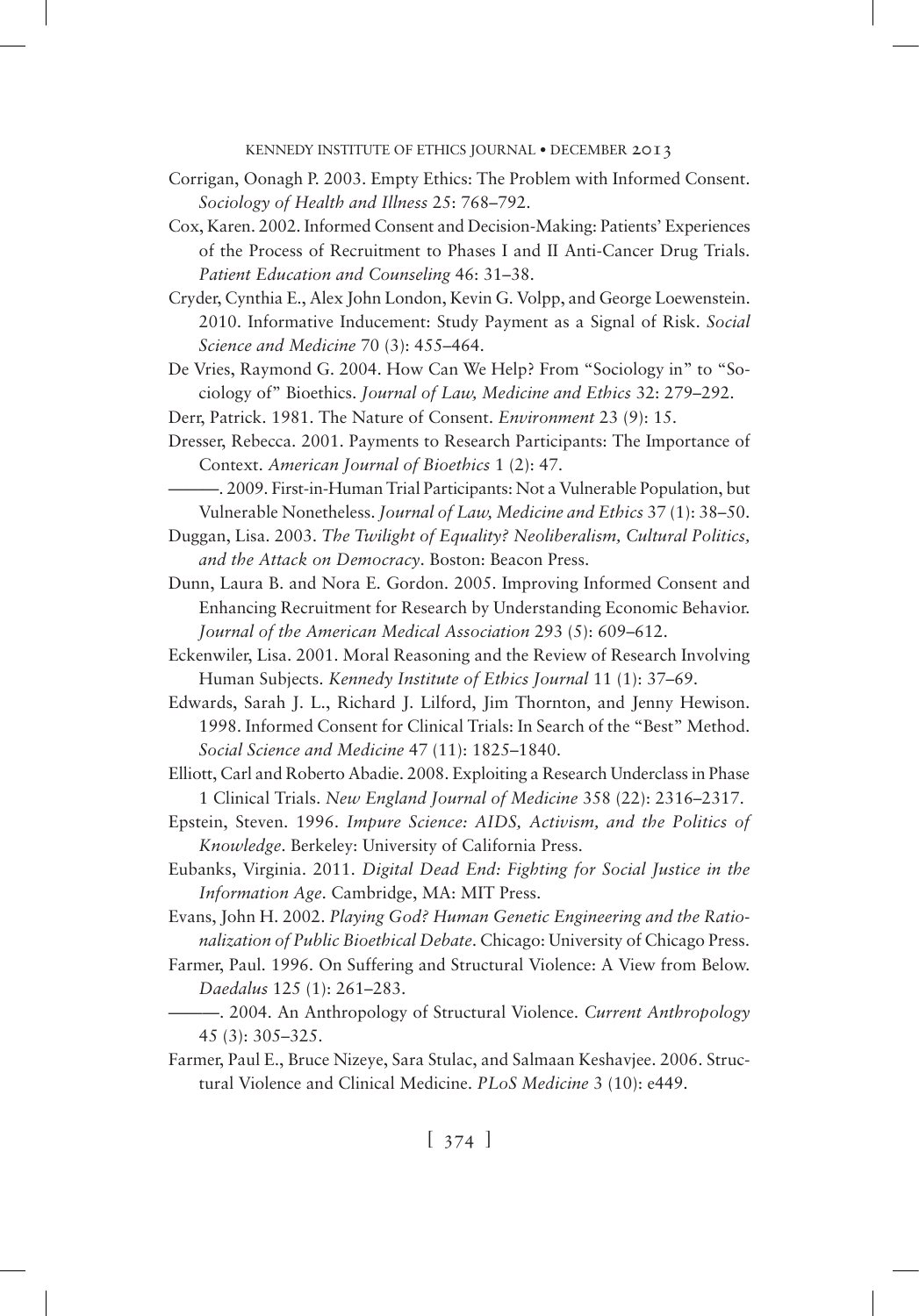- Featherstone, Katie and Jenny L. Donovan. 2002. "Why Don't They Just Tell Me Straight, Why Allocate It?" The Struggle to Make Sense of Participating in a Randomised Controlled Trial. *Social Science and Medicine* 55: 709–719.
- Fisher, Jill A. 2006a. Co-Ordinating "Ethical" Clinical Trials: The Role of Research Coordinators in the Contract Research Industry. *Sociology of Health and Illness* 28 (6): 678–694.
	- ———. 2006b. Procedural Misconceptions and Informed Consent: Insights from Empirical Research on the Clinical Trials Industry. *Kennedy Institute of Ethics Journal* 16 (3): 251–268.
	- ———. 2007a. Governing Human Subjects Research in the USA: Individualized Ethics and Structural Inequalities. *Science and Public Policy* 34 (2): 117–126.

———. 2007b. "Ready-to-Recruit" or "Ready-to-Consent" Populations? Informed Consent and the Limits of Subject Autonomy. *Qualitative Inquiry* 13 (6): 875–894.

———. 2009. *Medical Research for Hire: The Political Economy of Pharmaceutical Clinical Trials*. New Brunswick, NJ: Rutgers University Press.

- Frank, Arthur W. 2002. What's Wrong with Medical Consumerism? In *Consuming Health: The Commodification of Health Care*, ed. Saras Henderson and Alan Petersen, 13–30. New York: Routledge.
- Gilliom, John. 2001. *Overseers of the Poor: Surveillance, Resistance, and the Limits of Privacy*. Chicago: University of Chicago Press.
- Giroux, Henry A. 2004. *The Terror of Neoliberalism: Authoritarianism and the Eclipse of Democracy*. Boulder, CO: Paradigm Publishers.
- Grady, Christine. 2001. Money for Research Participation: Does It Jeopardize Informed Consent? *American Journal of Bioethics* 1 (2): 40–44.
- Gray, Bradford H. 1993. *The Profit Motive and Patient Care: The Changing Accountability of Doctors and Hospitals*. Cambridge, MA: Harvard University Press.
- Harvey, David. 2005. *A Brief History of Neoliberalism*. New York: Oxford University Press.
- Hawkins, Jennifer S. and Ezekiel J. Emanuel. 2005. Clarifying Confusions about Coercion. *Hastings Center Report* 35 (5): 16–19.
- Henderson, Gail E., et al. 2006. Therapeutic Misconception in Early Phase Gene Transfer Trials. *Social Science and Medicine* 62 (1): 239–253.
- Henderson, Saras and Alan R. Petersen. 2002. *Consuming Health: The Commodification of Health Care*. New York: Routledge.
- Hermansson, Hélène. 2005. Consistent Risk Management: Three Models Outlined. *Journal of Risk Research* 8 (7–8): 557–768.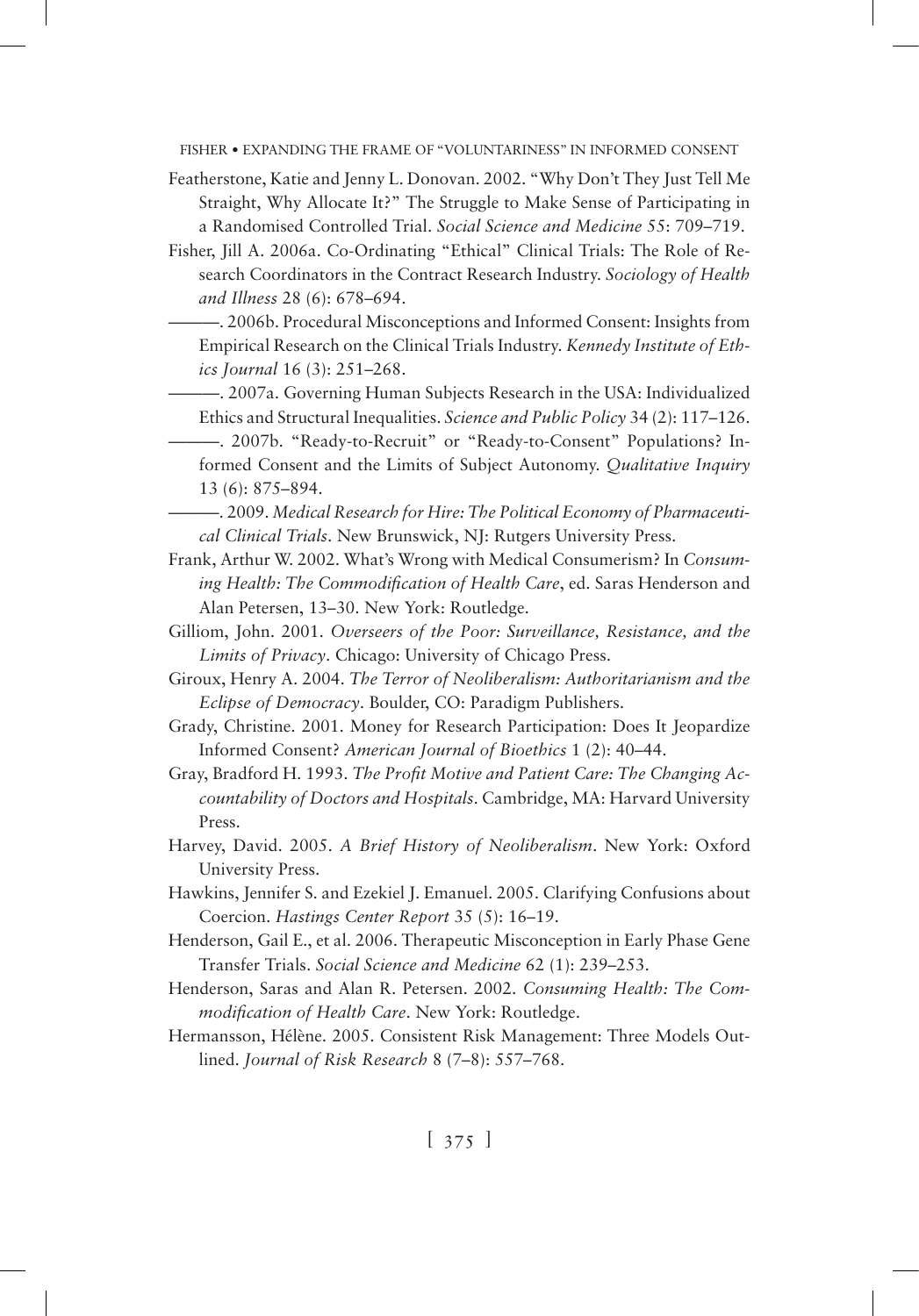- Hess, David J. 2004. Medical Modernisation, Scientific Research Fields and the Epistemic Politics of Health Social Movements. *Sociology of Health and Illness* 26 (6): 695–709.
- Horton, Sarah. 2006. The Double Burden on Safety Net Providers: Placing Health Disparities in the Context of the Privatization of Health Care in the US. *Social Science and Medicine* 63 (10): 2702–2714.
- Joseph, Galen and Daniel Dohan. 2009a. Diversity of Participants in Clinical Trials in an Academic Medical Center: The Role of the "Good Study Patient"? *Cancer* 115 (3): 608–615.
	- ———. 2009b. Recruiting Minorities Where They Receive Care: Institutional Barriers to Cancer Clinical Trials Recruitment in a Safety Net Hospital. *Contemporary Clinical Trials* 30 (6): 552–559.
- Klawiter, Maren. 2008. *The Biopolitics of Breast Cancer: Changing Cultures of Disease and Activism*. Minneapolis: University of Minnesota Press.
- Kolata, Gina and Kurt Eichenwald. 1999. Stopgap Medicine: For the Uninsured, Drug Trials Are Health Care. *New York Times* (22 June): A section.
- Konrad, Monica. 2005. *Narrating the New Predictive Genetics: Ethics, Ethnography, and Science*. Cambridge: Cambridge University Press.
- Kuczewski, Mark. 2001. Is Informed Consent Enough? Monetary Incentives for Research Participation and the Integrity of Biomedicine. *American Journal of Bioethics* 1 (2): 49–51.
- Largent, Emily A., Christine Grady, Franklin G. Miller, and Alan Wertheimer. 2012. Money, Coercion, and Undue Inducement: Attitudes about Payments to Research Participants. *IRB: Ethics and Human Research* 34 (1): 1–8.
- Lemmens, Trudo and Paul B. Miller. 2003. The Human Subjects Trade: Ethical and Legal Issues Surrounding Recruitment Incentives. *Journal of Law, Medicine and Ethics* 31: 398–418.
- Maskovsky, Jeff. 2005. Do People Fail Drugs, or Do Drugs Fail People? The Discourse of Adherence. *Transforming Anthropology* 13 (2): 136–142.
- Menikoff, Jerry. 2001. Just Compensation: Paying Research Subjects Relative to the Risks They Bear. *American Journal of Bioethics* 1 (2): 56–58.
- Metzl, Jonathan M. 2010. Introduction: Why against Health? In *Against Health: How Health Became the New Morality*, ed. Jonathan M. Metzl and Anna Kirkland, 1–11. New York: New York University Press.
- Minogue, Brendan P., Gabriel Palmer-Fernandez, and Larry Udell. 1995. Individual Autonomy and the Double-Blind Controlled Experiment: The Case of Desperate Volunteers. *Journal of Medicine and Philosophy* 20: 43–64.
- Mirowski, Philip. 2011. *Science-Mart: Privatizing American Science*. Cambridge, MA: Harvard University Press.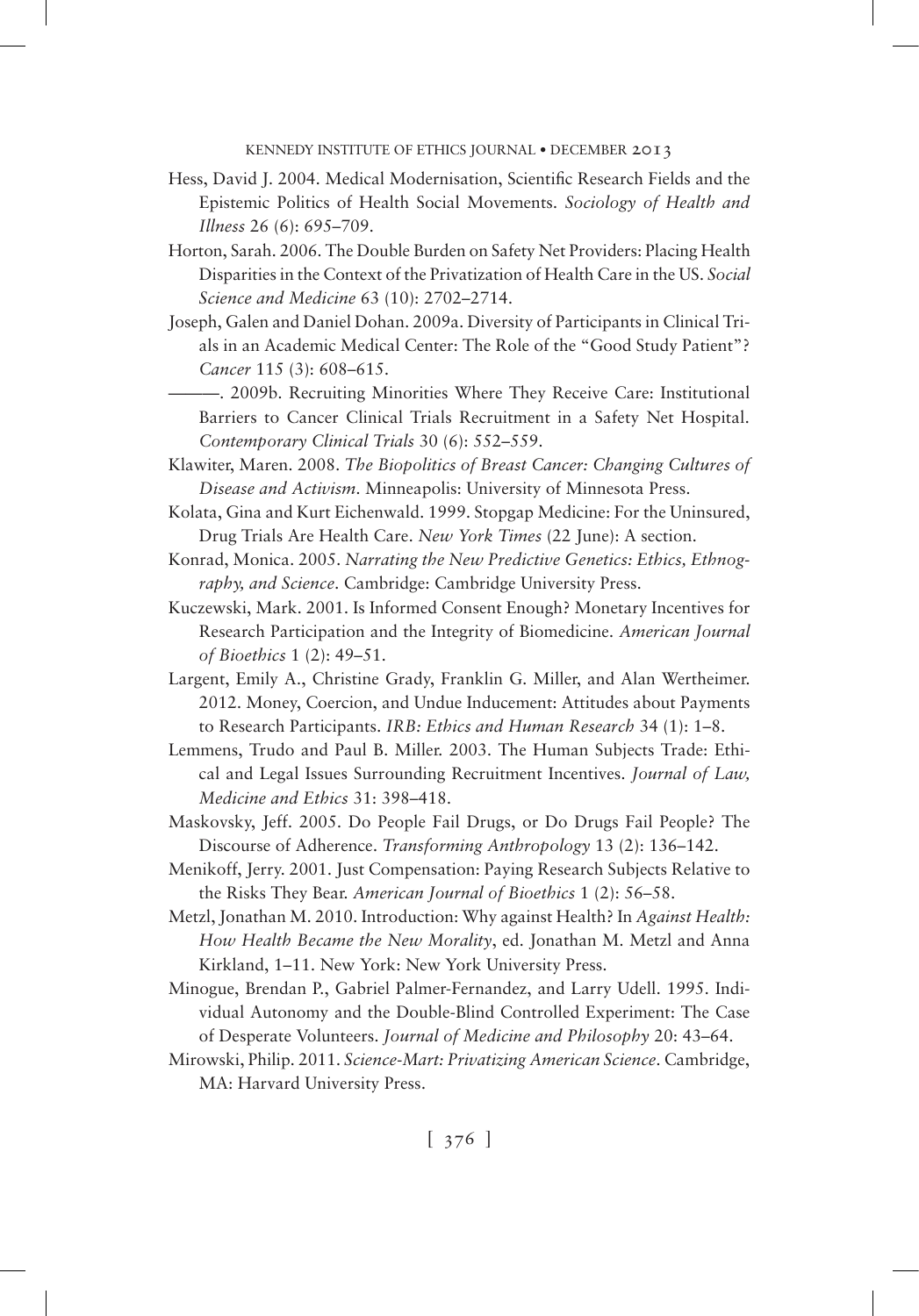- Monahan, Torin. 2010. *Surveillance in the Time of Insecurity*. New Brunswick, NJ: Rutgers University Press.
- Morgen, Sandra and Jeff Maskovsky. 2003. The Anthropology of Welfare "Reform": New Perspectives on U.S. Urban Poverty in the Post-Welfare Era. *Annual Review of Anthropology* 32 (1): 315–338.
- Mueller, Mary-Rose. 2004. Involvement and (Potential) Influence of Care Providers in the Enlistment Phase of the Informed Consent Process: The Case of AIDS Clinical Trials. *Nursing Ethics* 11 (1): 42–52.
- Murthy, Vivek H., Harlan M. Krumholz, and Cary P. Gross. 2004. Participation in Cancer Clinical Trials: Race-, Sex-, and Age-Based Disparities. *Journal of the American Medical Association* 291 (22): 2720–2726.
- Oberlander, Jonathan. 2010. Long Time Coming: Why Health Reform Finally Passed. *Health Affairs* 29 (6): 1112–1116.
- Pace, Christine, Franklin G. Miller, and Marion Danis. 2003. Enrolling the Uninsured in Clinical Trials: An Ethical Perspective. *Critical Care Medicine* 31 (3): S121–S125.
- Permuth-Wey, Jennifer and Amy R. Borenstein. 2009. Financial Remuneration for Clinical and Behavioral Research Participation: Ethical and Practical Considerations. *Annals of Epidemiology* 19: 280–285.
- Piven, Frances Fox. 2001. Welfare Reform and the Economic and Cultural Reconstruction of Low Wage Labor Markets. In *The New Poverty Studies: The Ethnography of Power, Politics, and Impoverished People in the United States*, ed. Judith G. Goode and Jeff Maskovsky, 135–151. New York: New York University Press.
- Polinski, Jennifer M., William H. Shrank, Haiden A. Huskamp, Robert J. Glynn, Joshua N. Liberman, and Sebastian Schneeweiss. 2011. Changes in Drug Utilization during a Gap in Insurance Coverage: An Examination of the Medicare Part D Coverage Gap. *PLoS Medicine* 8 (8): e1001075.
- Rabin, Cheryl and Nili Tabak. 2006. Healthy Participants in Phase I Clinical Trials: The Quality of Their Decision to Take Part. *Journal of Clinical Nursing* 15: 971–979.
- Reiman, Jeffrey. 2012. *As Free and as Just as Possible: The Theory of Marxian Liberalism*. Malden, MA: Wiley-Blackwell.
- Ridgeway, James. 2008. Medicare's Poison Pill. *Mother Jones*. Available at *http:// www.motherjones.com/politics/2008/09/medicares-poison-pill*, accessed 24 September 2013.
- Rylko-Bauer, Barbara and Paul Farmer. 2002. Managed Care or Managed Inequality? A Call for Critiques of Market-Based Medicine. *Medical Anthropology Quarterly* 16 (4): 476–502.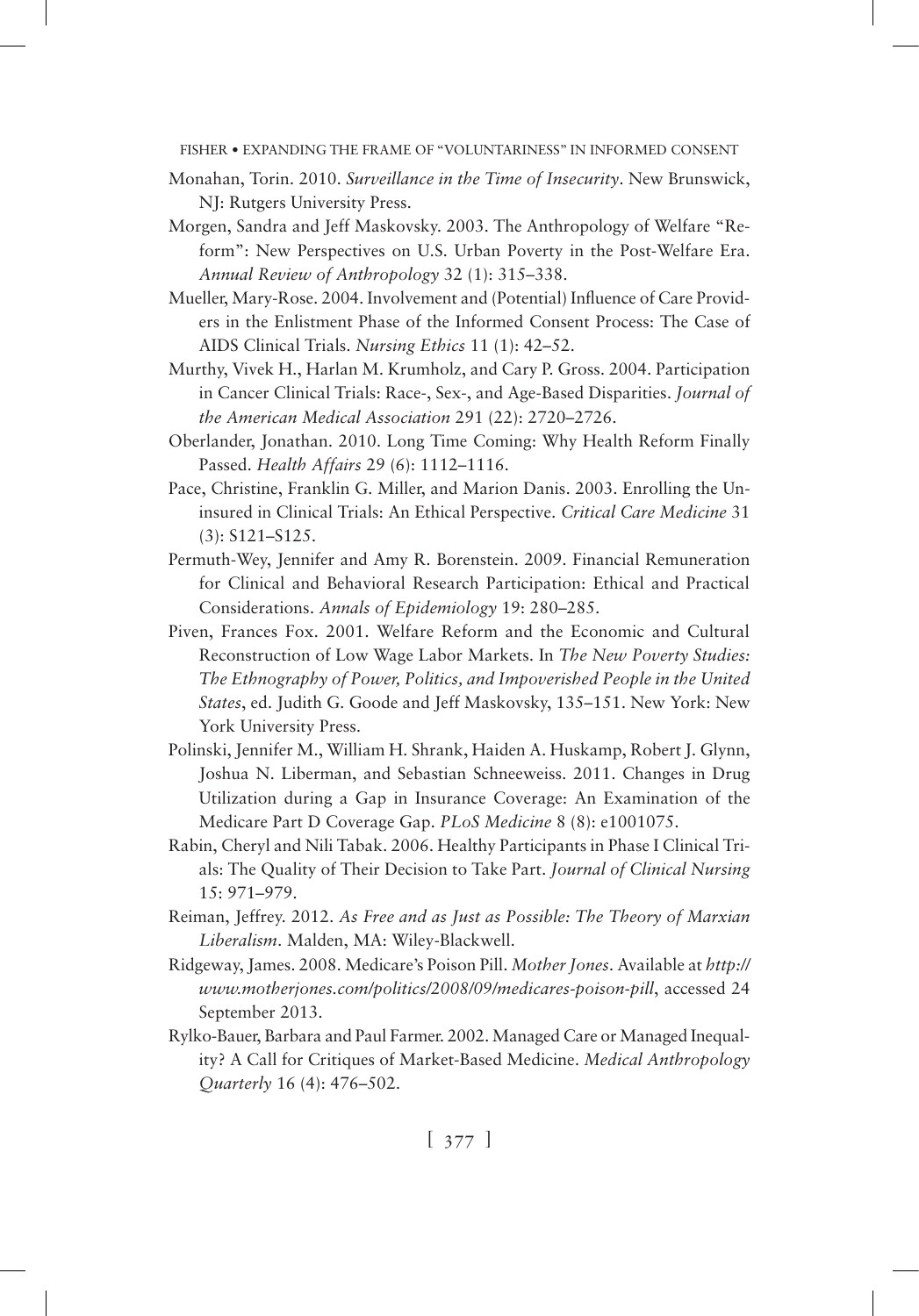- Scheper-Hughes, Nancy and Philippe I. Bourgois. 2003. *Violence in War and Peace: An Anthology*. Malden, MA: Blackwell.
- Schoen, Johanna. 2005. *Choice and Coercion: Birth Control, Sterilization, and Abortion in Public Health and Welfare*. Chapel Hill: University of North Carolina Press.
- Schram, Sanford F. 2006. *Welfare Discipline: Discourse, Governance and Globalization*. Philadelphia: Temple University Press.
- Scott, W. Richard, Carol A. Caronna, Martin Ruef, and Peter J. Mendel. 2000. *Institutional Change and Healthcare Organizations: From Professional Dominance to Managed Care*. Chicago: University of Chicago Press.
- Sears, Jeanne M. 2001. Payment of Research Subjects: A Broader Perspective. *American Journal of Bioethics* 1 (2): 66–67.
- Shapiro, Ian and Alexander Wendt. 1992. The Difference that Realism Makes: Social Science and the Politics of Consent. *Politics and Society* 20 (2): 197–223.
- Siminoff, Laura A. 2001. Money and the Research Subject: A Comment on Grady. *American Journal of Bioethics* 1 (2): 65–66.
- Siminoff, Laura A., Marie Caputo, and Christopher Burant. 2004. The Promise of Empirical Research in the Study of Informed Consent Theory and Practice. *HEC Forum* 16 (1): 53–71.
- Sloan, Don. 2006. Practicing Medicine without a License: The Corporate Takeover of Healthcare in America. Ashland, OR: Caveat Press.
- Smith, Tony. 1994. Flexible Production and the Capital/Wage Labour Relation in Manufacturing. *Capital and Class* 18 (2): 39–63.
- Sofaer, Neema and Daniel Strech. 2011. Reasons Why Post-Trial Access to Trial Drugs Should, or Need Not Be Ensured to Research Participants: A Systematic Review. *Public Health Ethics* 4 (2): 160–184.
- Stacey, Clare Louise, Stuart Henderson, Kelly R. MacArthur, and Daniel Dohan. 2009. Demanding Patient or Demanding Encounter? A Case Study of a Cancer Clinic. *Social Science and Medicine* 69 (5): 729–737.
- Stark, Laura. 2012. *Behind Closed Doors: IRBs and the Making of Ethical Research*. Chicago: University of Chicago Press.
- Sugarman, Jeremy, et al. 1999. Empirical Research on Informed Consent: An Annotated Bibliography. *Hastings Center Report* 29 (1): S1–S42.
- Sunder Rajan, Kaushik. 2007. Experimental Values: Indian Clinical Trials and Surplus Health. *New Left Review* 45: 67–88.
- Swanson, G. Marie and Amy J. Ward. 1995. Recruiting Minorities into Clinical Trials: Toward a Participant-Friendly System. *Journal of the National Cancer Institute* 87 (23): 1747–1759.